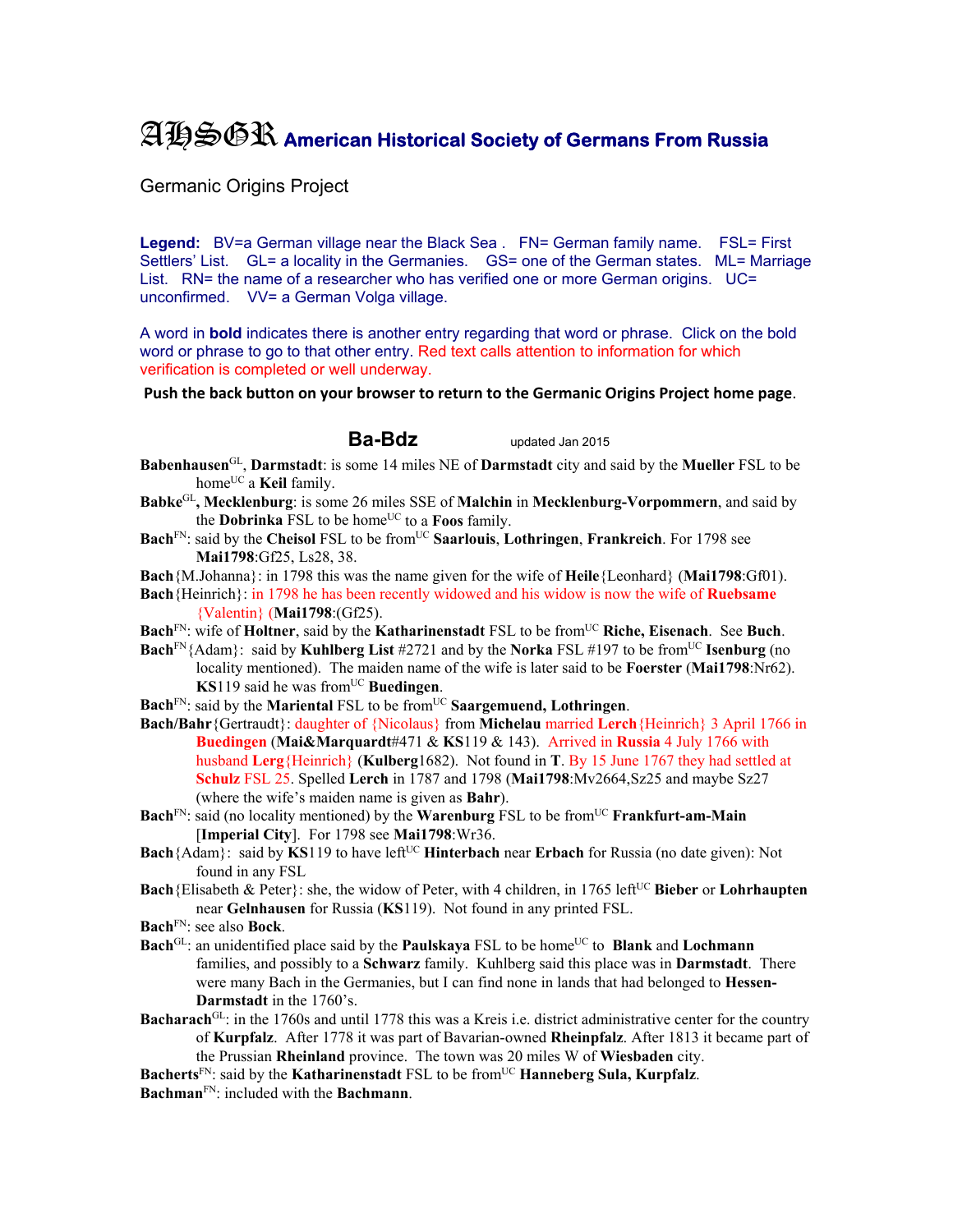- **Bachmann**FN: the maiden name of frau **Stecker**? and the family name of a stepdaughter listed by the **Boregard** FSL in the **Stecker**? household.
- **Bachmann**<sup>FN</sup>: said by the **Goebel** FSL to be from<sup>UC</sup> **Muehlhausen**.
- **Bachmann**<sup>FN</sup>: said by the **Kamenka** FSL to be from<sup>UC</sup> **Aschaffenburg.**
- **Bachman**FN{J.Heinrich}: said by the **Norka** FSL (nr17) to be from **Hessen**[-**Darmstadt Landgraviate**]. Heinz Heischkamp using **Kirchberg** church records (**Rutterhausen** parish), as published in Werner Guth Einwohner- und Familienbuch Kirchberg, 1350 bis 1900: Mit Ortsadel Hund ab 1250 (Kirchberg in Niederhessen), proved his confirmation (1746). Both **Kirchberg** and **Rutterhausen** were then in **Hessen**-**Darmstadt Landgraviate** -- editor. That publication evidently says he was born in **Kirchberg** in 1732 but Herr Heisch has checked the original churchbook and has told Dr. Ruth **Schultz** that no such birth is recorded, so the birth must have been somewhere else nearby. His wife's maiden name is later given as **Kel**? [but should be **Kuhl**) and his family name is later spelled **Bachmann** (**Mai1798**:Nr67), see also Nr16 and 24.
- **Bachmann** FN: said by the **Paulskaya** FSL to be from<sup>UC</sup> **Blauenthal**, **Kotteritz**. In 1798 the family name was also spelled **Buxmann** (**Mai1798**:Pl08).
- **Bachmann**FN: see **Eckler** of **Pfeiffer**.
- **Bachmann**FN: this family name was found recorded in **Tann** marriage records 1762-1767; see **Flegel** trip. **Back**FN: see **Bock**.
- **Backe**FN{Soph.Elis.}: according to a **Rosslau** ML she (no place of origin given) married **Eckart**{J.Heinrich} on 22 September1765; by 1767 this couple may have been in **Krasnoyar** FSL (#4) (**Mai&Marquardt**#874). Also mentioned in **T**125 and **666**119 and 126,
- **Backenheim**(?)<sup>GL</sup>, **Wuerttemberg**: said by the **Dietel** FSL to be home<sup>UC</sup> to a **Mueller** family. This may be **Brackenheim, Baden-Wuerttemberg**, some 8 miles SW of **Heilbronn** city.
- **Backer**: these family names are interfiled with the **Becker** family names.

**Backmann**?FN: said by the **Neidermonjou** FSL to be a step-son in the **Schroeder**{Johann} household. **Backnang**GL**, Wuerttemberg**: is some 15 miles NW of **Stuttgart, Baden-Wuerttemberg**. Said by the

- **Laub** FSL to be home<sup>UC</sup> to a **Hort** and possibly to a **Schachewer**? family.
- **Backnang** [Amt]<sup>GL</sup>, Wuerttemberg: the city just mentioned was also a District administrative center. **Bacqueville, Frankreich**: an unidentified place said by the **Franzosen** FSL to be home<sup>UC</sup> to a Legague
- family. There were at least 2 Bacquevilles in France: one is 23 miles NNW of Rouen, the other is 15 miles Seof Rouen.

**Bad**FN: see **Bott**.

- **Bad Bergzabern**GL: formerly **Bergzabern**.
- **Bad Brueckenau**GL, **Bavaria** is 51 miles ENE of **Frankfurt-am-Main**; formerly it must have been known as just **Brueckenau.**
- **Bad Camberg**GL: see **Kamberg**, **Nassau**.
- **Bad Duerkheim**GL, [**Leiningen County**]: is some 20 km W of **Mannheim** city centre. Aka **Duerkheim and Dirkheim**. Using LDS Film #488272 **Brent Mai** proved this to be the birthplace of **Kratzke** first settler **Gross**{J.Philipp}.
- Bad Ems<sup>GL</sup>: see Ems.
- **Baden**FN: in the **Katharinenstadt** FSL with no place of origin given.
- **Baden**G, **Switzerland**: is 20 km NW of **Zuerich**, **Switzerland**.
- **Baden, Switzerland**: said to be home<sup>UC</sup> to **Beyerle**{M.Gertraud}, daughter of {Melchior}, who married in **Woehrd** on 30 April 1766 **Braunauer**{Carl Joseph} (**Mai&Marquardt**#785).
- **Baden**GS: in the 1760's there were two countries called Baden in the Germanies: **Baden-Baden Margraviate** (Cath.) and **Baden-Durlach Margraviate** (Luth.). They were unified as **Baden-Durlach** in 1771. Each was rulled by a Margrave (Marquis). Most of their holdings, some of which were widely scattered, were less than 30 km E of the Rhine.
- **Baden-Baden**: said wirh no locality indicated by **KS**:304 to have been home<sup>UC</sup> to the **Hartle** family that settled in **Neudorf**.
- **Baden-Baden [Margraviate]<sup>GS</sup>:** this the smaller of the two Badens was seated in the cities of Baden-Baden (some 18 miles SW of **Karlsruhe** on the edge of the Black Forest) and nearby Rastadt; most of its lands were within 45 km S from Karlsruhe, although there were scattered holdings as far S as **Kippenheim** and there were two or three tiny holdings W of the Rhine across from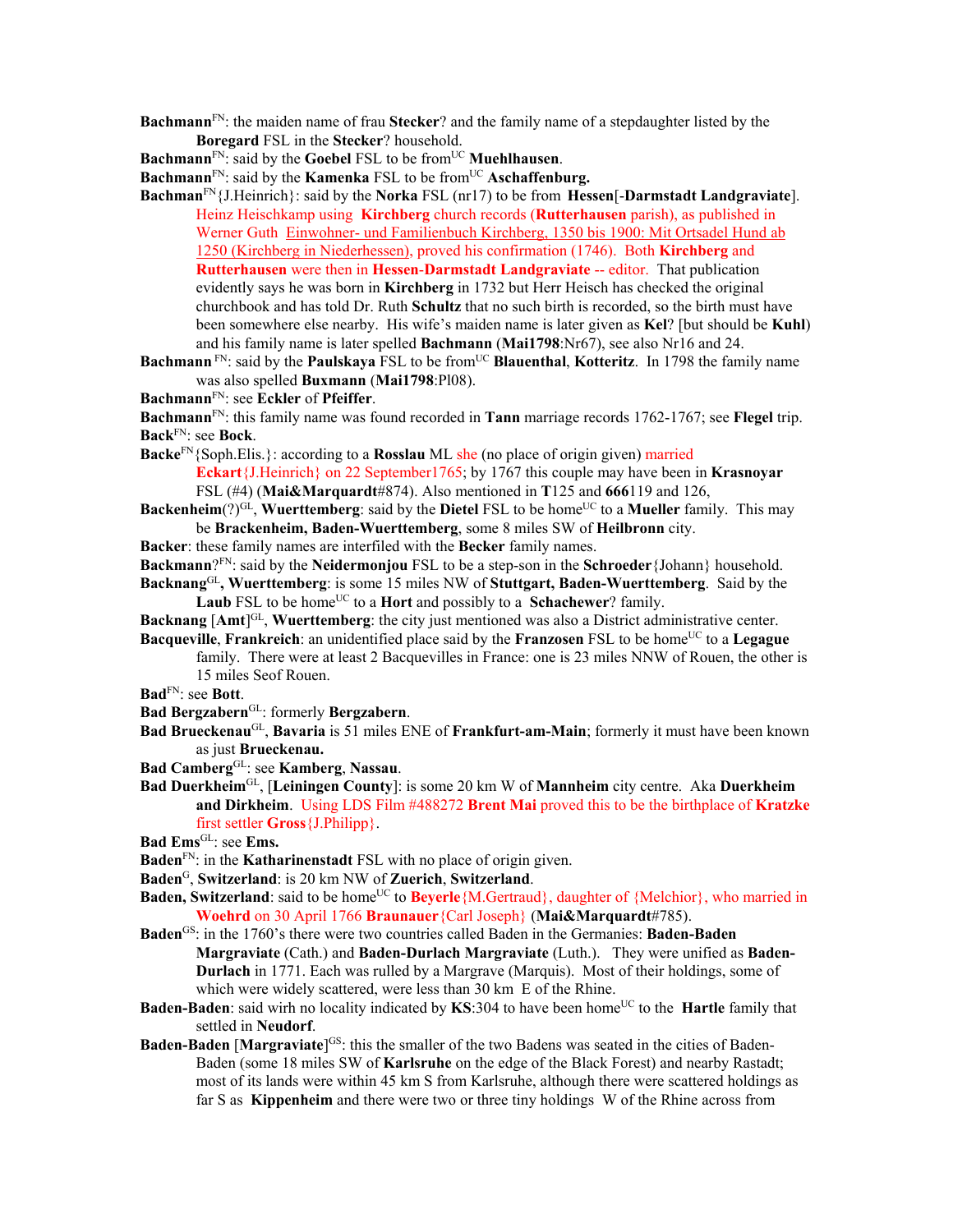Rastadt. Said (no locality mentioned) by the **Balzer** FSL to be home<sup>UC</sup> of **Borell** and **Klein** families.

- **Baden-Durlach [Margraviate]<sup>GS</sup>: Markgrafschaft Baden-Durlach in German, this the larger of the two** Badens was seated in the city of **Karlsruhe**; its territory was mostly N to SE of **Karlsruhe** city; its lands in and around **Pforzheim** city were more than 30 km E of the Rhine. It also had extensive but scattered holdings S of Weisweil and Tennenbach, and as far S as just across the Rhine from Basel!. This Margraviate was often referred to simply as **Durlach**. *None of the following references mention a locality.* It may have been the home<sup>UC</sup> of the **Resh** family of **Stahl-am-Karaman**. Said by the **Doenhof** FSL to be home<sup>UC</sup> to **Boltz** and **Lichtenwald** families. Said by the **Kamenka** FSL to be home<sup>UC</sup> to **Aman** and **Zwinger** families. Said by the **Moor** FSL to be home<sup>UC</sup> to a **Braun** family. Said by the **Schwed** FSL to be home<sup>UC</sup> to a **Zoller** family.
- **Baden-Durlach** [**Margraviate**], no locality mentioned. According to **EEE**, the records of German colonies in Sweden say this was home<sup>UC</sup> to the following: **Hager** {A.Margaretha} a Lutheran who was mother-in-law to **Adler**{J.Wendel} who settled first in **Denmark** and then in **Grimm** (**EEE** p.333); **Winter**{Hans Georg} (**EEE** p.657); **Zwatzig**{Georg}; **Zwinger**{Johannes/J.Georg}:Catholic son of {Rosina}.

**Baden-Tuchan**GS, may be an attempt to transliterate **Baden-Durlach**?

- **Baden-Wuerttemberg**<sup>GS</sup> a modern German state on the eastern side of the Rhine River.
- **Bader**FN: said by the 1816 **Glueckstal** census (**KS**:672, 677, 211) to be from **Heutingsheim**, **Ludwigsburg** [**Amt**], **Wuerttemberg**. Using **FHL**(1,056,787), the **GCRA** verified this origin; they also found using **FHL**(1,056,750-1) that the family was in **Markgroeningen**, **Ludwigsburg** [**Amt**], just before leaving for the east. See the **GCRA** book for more details.
- **Bader**FN: this family was listed in **Susannental** in 1790, 1791 and 1798 (**Mai1798**:Mv2877, 2881 and Ss16) but I could not locate them in an FSL although they were in **T**4766-70 immediately following two families that are in the **Susannental** FSL For another family member in 1798 see Gf20.
- **Bader**FN{E.Dorothea}: this woman was listed in **Susannental** in 1790 as the daughter of a **Quant** going to **Graf** to marry (**Mai1798**:Mv1877)but in **Graf** in 1798 her maiden name was given as **Bader**  (Gf38). Perhaps she was the widow of an unknown **Bader** born after the **T** list was done?
- **Bader** {Joh.Ernst}: from<sup>UC</sup> **Aulck** near **Leipzig**, and wife {Magdalena} **Thiemans** {Magdalena} from<sup>UC</sup> **Hannover** left for Russia (no date given) (**KS**119). This man from<sup>UC</sup> Aulik married the widow **Timans**{Magdalena} fromUC **Hannover** in **Luebeck** on 3 Sept. 1766 (**Mai&Marquardt**#218). They have not been found in any printed FSL.
- **Bad Hersfeld, Hessen,** is some 22 miles N of **Fulda** city, and, as Hersfeld, was the seat of **Hersfeld** County.

Bad Kreuznach<sup>[Amt]GL</sup>: this was an administrative center some 22 miles SW of Wiesbaden city.

- **Bad Kreutznach**GL: also see **Krentznach.**
- **Bad Langensalza**GL: see **Langensalza**.
- **Bad Liebenzell**GL, **Bad Liebenzell** [**Amt**], **Wuerttemberg**: is some 20 miles W of Stuttgart, and was proven by **GCRA** to be home to **Scharer**FN{Magdalena} and to the **Reinschmid** family that went to **Glueckstal**. See the **GCRA** book for more details.
- **Bad Nauheim**GL, [**Hanau County**]: is some 16 miles NNE of **Frankfurt-am-Main**. Proven by **Bill Pickelhaupt** to be the birthplace of the **Gerber**/**Herber**(**t**) siblings who settled in **Kind** with their parents {Philipp} and **Krass**/**Gress**{Christina}..
- **Bad Neustadt-an-der-Saale**GL: see **Neustadt, Wuerzburg**.

Bad Orb<sup>GL</sup>: see Orb.

**Bad Salzschlirf**GL: see **Salzschlirf**.

**Bad Sol-Salmuenster**GL**, Hessen** is about 8.6 miles SW of **Schluechtern**, 11 miles ESE of **Buedingen**.

**Bad Wimpfen**GL: see **Wimpfen**.

**Baecker**<sup>FN</sup>: these are interfiled with the **Becker** family names.

**Baeckerdorf**<sup>VV</sup>: another name for **Ernestinendorf**<sup>VV</sup>.

**Baehr**FN: see **Baer** and **Berer**.

Baehr<sup>VV</sup>: another name for **Kamenka<sup>VV</sup>.** 

**Baehrend**(**t**){A.Elisabeth}: she married **Hentze**{J.Georg} on 3 August 1766 in **Rosslau** (**KS**119, **KS**134,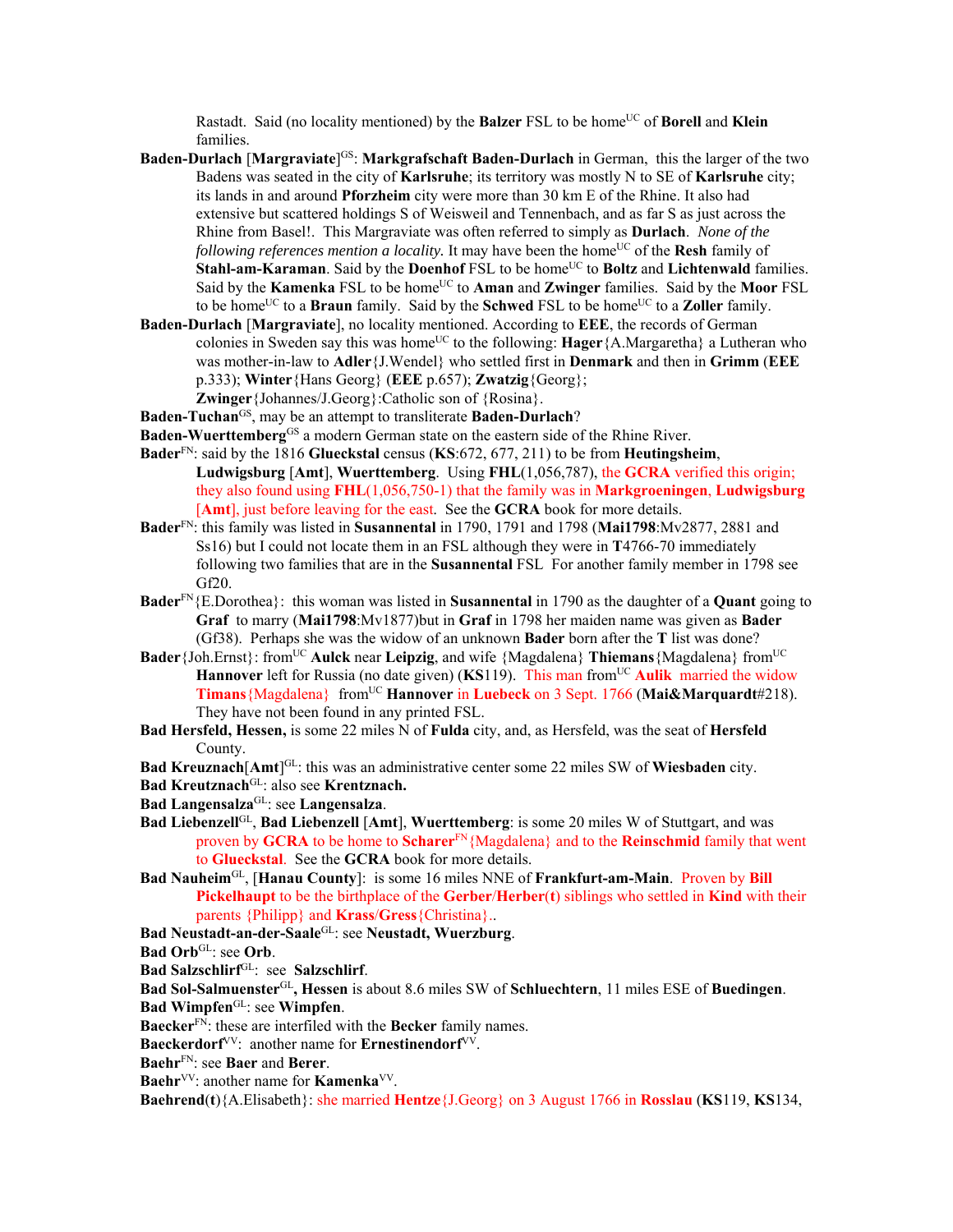**Mai&Marquardt**#1043). They have not as yet been found in any printed FSL.

**Baehrer**<sup>FN</sup>: said by the **Schaefer** FSL to be from<sup>UC</sup> Lehrberg, [Ansbach Margraviate?]. For 1798 see **Mai1798**:Rm22).

**Baeker**: filed with **Becker**s.

**Baemler**[Christoph}: listed in the 1798 **Seelmann** census (Sm1) but I could not find him in any FSL.

- **Baer/Baehr**<sup>FN</sup> {J.Nicolaus}: of the Reformed faith, from<sup>UC</sup> Dilsberg Unteramt, Heidelberg Oberamt, **Kurpfalz** arrived at **Fridericia**, **Juetland Royal Duchy** in May 1760; with wife and 3 children he last reregistered in **Denmark** in April 1763 (**EEE** p.339, see this for more detail). **CVGS** says according to **Gerhard Lang** this man, and later his son, {J.Philipp}, were born in **Ober Schwarzbach**; then in April 1743 he married **Weber**{A.Maria}; this wife died in **Denmark.** On 23 May 1765 in **Danzig** he remarried to the widow of Herr **Scheibe** {A.Sophia} (**Mai&Marquardt**#754). By Sept 1767 they had settled in **Anton** FSL (#3) which said he was fromUC **Heidelberg Oberamt, Kurpfalz**. Volz indicated the possibility of Hessen origins for this family. Spelled **Baehr** in 1798 (**Mai1798**:An10). For more detail go to http://cvgs.cuportland.edu/origins/b/baer\_anton.cfm.
- **Baer**<sup>FN</sup> {J.Philipp}: said by the **Anton** FSL (#39) to be from<sup>UC</sup> **Heidelberg Oberamt, Kurpfalz**. Volz indicated [sic] Hessen origins for this family. **CVGS** says according to **Gerhard Lang** this man, like his father {J.Nicolaus}, was born in **Ober Schwarzbach**, and first went to **Denmark**, later to the Volga. Spelled **Baehr** in 1798 (**Mai1798**:An7 and Bz23). For more detail go to http://cvgs.cuportland.edu/origins/b/baer\_anton.cfm.
- **Baer**<sup>FN</sup>{Michael}: said by the **Balzer** FSL to be from<sup>UC</sup> [**Hessen-**]Darmstadt [Landgraviate] (no locality mentioned). This couple surely had died before the 1798 census.
- **Baer**FN{A.Maria}: this mother-in-law was said by the **Dobrinka** FSL to be living in a **Dozert**? household fromUC **Schoenhausen**(?)[evidently a mistake for **Stockhausen**], **Riedesel**.
- **Baer**(?){A.Margaretha}: wife of **Dotzert**{Andreas} her family name was not given in the marriage record but in 1767 in the **Dobrinka FSL #86** her widowed mother was **Baer**{A.Maria}.
- **Baer/Ber**{J.Conrad}: **Kulberg** 6318 lists him as the spouse of {Catharina} and the son-in-law of **Erk** {J.Christoph}. Said by the Pleve version of the **Jagodnaja Poljana** FSL #77 to be from<sup>UC</sup> both **Isenburg** and **Nidda**, by the Stumpp version to be from<sup>UC</sup> either **Hessen** (no locality given), orand by **KS**119 to be fromUC either **Neu-Isenburg**, or **Offenbach, Hessen**. **Doris Evans** and **Maggie Hein** say (although their source is not identified) that he was born in **Nidda** [then in **Hessen-Darmstadt Landgraviate**] and married **Erck**{A. Katharina}. For more information go to http://cvgs.cu-portland.edu/origins/b/baer\_yagodnaya\_polyana.cfm. He and his wife are listed in the **Jagodnaya** FSL #77. I did not find them in the Pleve version of the 1798 Volga census.**Ber** is an alternate spelling in the Kromm version (p.33).
- **Baer**<sup>FN</sup>{J.Christoph}: said by the Pleve version of the **Jagodnaja Poljana** FSL #6 to be from<sup>UC</sup> **Isenburg** (no locality mentioned) . **KS**119 said they were fromUC **Neu-Isenburg**, near **Offenbach**. **Ber** is an alternate spelling in the Kromm version, and the family was is said to be from<sup>UC</sup> **Rainrod** near **Nidda** (p.32).
- **Baer/Beer/Baehr/Bayer**?<sup>FN</sup>{Samuel}: said by the **Kamenka** FSL to be from<sup>UC</sup> **Bamberg.**
- **Baer/Beer/Baehr/Bayer**?<sup>FN</sup>{Hans H}: said by the **Kamenka** FSL to be from<sup>UC</sup> **Kirburg**(?)/**Kurbburg**(?). **Bayer**{A.Maria}: said to be fromUC **Gunterskirchen** she married **Fritz**{Caspar} on 26 May 1766 in
- **Buedingen** (**Mai&Marquardt**#665, **KS**120 says **Gunterskirchen** is near **Giessen**). Not listed in **Kulberg** or **T**. But by July 1767 they apparently had settled in **Krasnoyar** FSL #98 which said the husband was from<sup>UC</sup> Laubach. Some render his name as Caspar {Fritz}.
- **Baer**<sup>FN</sup>{Michael}: said by the **Leitsinger** FSL to be from<sup>UC</sup> **Seigendorf**, **Bamberg** [Bishopric]. For 1798 see **Mai1798**:Nk7, Sm45.
- **Baer**<sup>FN</sup>{Andreas Michael}: said by the **Orlovskaya** FSL to be from<sup>UC</sup> **Magdeburg** (no locality mentioned). The family name was spelled **Baehr** in 1798 (**Mai1798**:Mv2125,Ka101).
- **Baer**FN{Joseph}: no place of origin is given for this couple in the **Pfeiffer** FSL. The family name is later spelled **Bahrwirt**?.
- **Baer**<sup>FN</sup>{Georg}: said by **KS**119 to have left<sup>UC</sup> [**Hessen-]Darmstadt** [**Landgraviate**] in 1766 for<sup>UC</sup> **Balzer**. Not found so far in any printed FSL.
- **Baer**<sup>FN</sup>{Johann}: said by **KS**119 to be from<sup>UC</sup> **Neu-Isenburg**, near **Offenbach**. Not found so far in any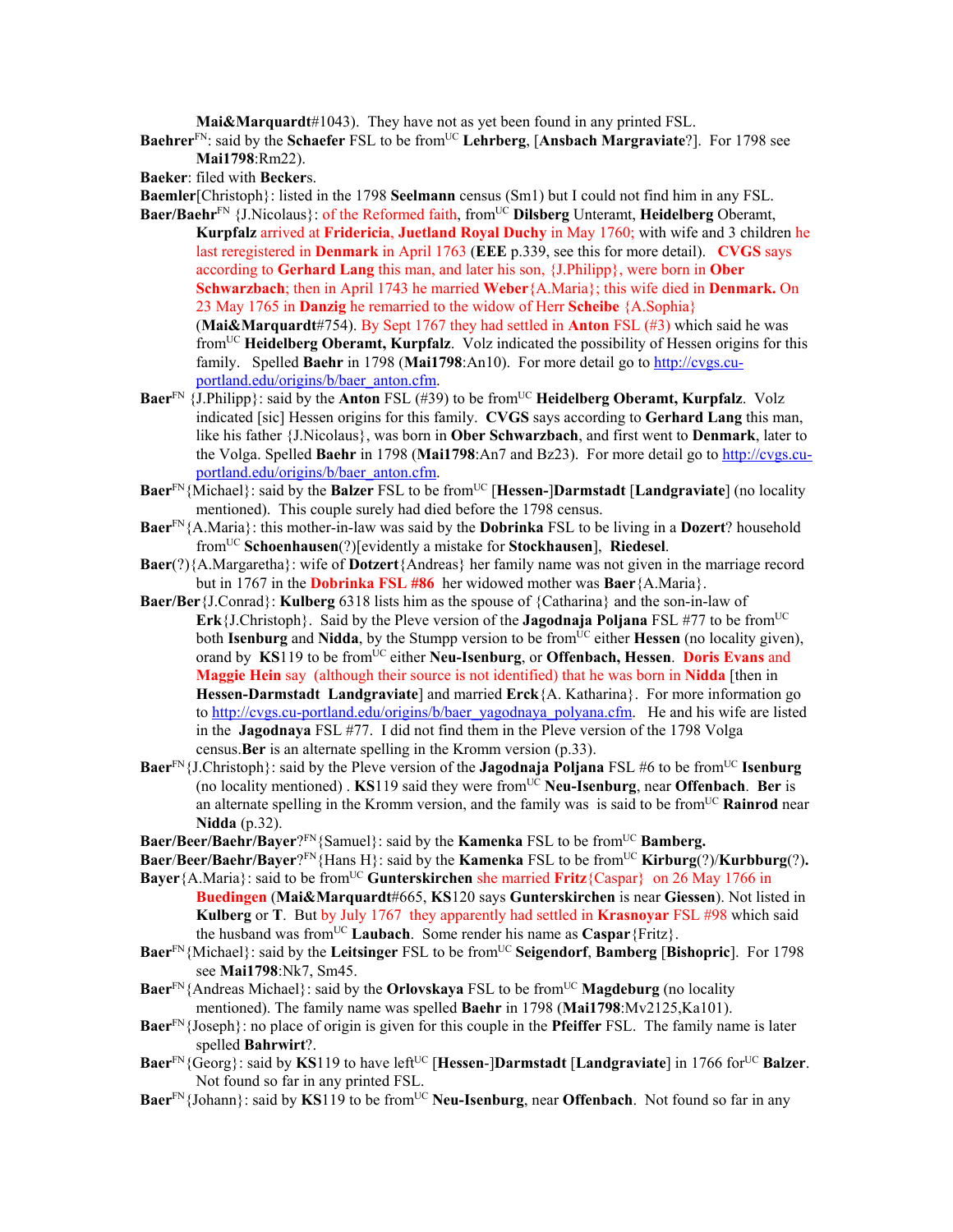printed FSL.

- **Baer**<sup>FN</sup>{Johann}: **KS**119 says this man left<sup>UC</sup> **Magdeburg** for **Orlowskoje**. He has not been found in any FSL.
- **Baer**<sup>FN</sup>{Nikolaus}: from<sup>UC</sup> the **Pfalz** m. A.Sophia, widow of Herr **Scheibe** of<sup>UC</sup> the **Pfalz** on 23 May 1765 in **Danzig** (**KS**119, **Mai&Marquart**#754). They have not been found in any printed FSL.
- **Baer**FN: this family name was found recorded in **Schotten** parish records for many years prior to 1767; see **Flegel** trip.
- **Baerech**{A.Catharina}: **EEE** p.575 says she was wife **to Schaefer**{Jacob} a son of {Eva E.}. They settled first in **Denmark** and then in **Schilling**.
- **Baerech**: see **Baertsch**.
- **Baerenbach**<sup>GL</sup>: an unidentified place said by the **Katharinenstadt** FSL to be home<sup>UC</sup> to a **Berg** family. This might be the same place as the following entry, or there are 4 such in Baden-Palatinate and one Baerembach in Bas-Alsace.
- **Baerenbach**GL**, Kurmainz**: an unidentified place said by the **Preuss** FSL to be home to an **Uhlmann** family. There are two Baerenbach in **Rhineland-Palatinate**, one some 34 miles W and one some 40 miles SW of **Mainz** city center.
- **Baerenburg**<sup>GL</sup>: an unidentified place said by the **Kano** FSL to be home<sup>UC</sup> to **Ehrlich**{Gottlieb}. There is a Kurort Baerenburg some 17.5 miles S of **Dresden** city.
- Baerg<sup>FN</sup>: said by the **Rosenort** FSL to be from<sup>UC</sup> Stadtfeld, Marienburg Amt.
- **Baergen**FN: said by the **Tiege** FSL to be a son-in-law living in the **Neufelt** household.
- **Baerstadt**<sup>GL</sup>: an unidentified place said by the **Urbach** FSL to be home<sup>UC</sup> to frau **Weinert**/the widow **Pflaum** and possibly to a **Pflaum** family.
- **Baerstadt**, **Nassau**[-**Usingen Principality**]: is 11 km WNW of **Wiesbaden** city and was said by the **Warenburg** FSL to be home<sup>UC</sup> to a **Baecker**{Christoph} family.
- **Baertsch**FN: see **Pertsch**.
- **Baerwalde**<sup>GL</sup>: an unidentified place said by the **Katharinenstadt** FSL to be home<sup>UC</sup> to a **Mueller** family. There were at least 3 **Beerwalde** in Saxony and 2 Baerwalde in Poland.
- **Baerwalde**GL: also see **Berwald**.
- **Baessler**: go to **Besselt**.
- **Bager**<sup>FN</sup>: said by the **Katharinenstadt** FSL to be from<sup>UC</sup> Wiesbaden, Frankfurt-am-Main.
- **Bagnols**, **Frankreich**: an unidentified place and said by the **Franzosen** FSL to be home<sup>UC</sup> to a **Reon** family. There are at least five Bagnols in France. This may have been 17 miles NW of **Avignon**.
- **Bagu**FN: said by the **Franzosen** FSL to be fromUC **Bersancon**, **Frankreich**. I could not find this family in the 1798 Volga censuses.
- **Bahl**<sup>FN</sup>: said by the **Kamenka** FSL to be from<sup>UC</sup> **Aschaffenburg**.
- **Bahlausen**<sup>FN</sup>: said by the **Reinhard** FSL to be from<sup>UC</sup> **Radaschhausen**?, **Schwarzburg**. I could not find them in **Mai1798**.
- **Bahlt**FN: said by the **Goebel** FSL to be fromUC **Pressburg**, **Ungarn**.
- **Bahn**FN: see **Baini**.
- **Bahnbruecken**GL, **Bruchsal** [**Amt**], **Baden**: is some 8 miles E of **Bruchsal** city and proven by the **GCRA** to be home to the **Laemmle** family which went to **Bergdorf**; see their book for more details.
- **Bahr**FN: said by the 1798 **Schulz** census to be the maiden name of frau **Lerch**{J.Henirich}.
- **Bahrt**{Johann}: spouse of **Bens**{Elisabetha} and father of their daughter of {Johanna E.Dorothea} who born 2 June 1766 in **Luebeck (Mai&Marquardt**#1295). Found in no published FSL.
- **Bahrt**{Johanna E.Dorothea}: daughter of {Johann} and **Bens**{Elisabetha} born 2 June 1766 in **Luebeck (Mai&Marquardt**#1295). Found in no published FSL.
- **Bahrwirt**FN: see **Baer**.
- **Baideck**VV: another spelling of **Beideck**VV.
- **Baier** FN: filed along with **Beier**.
- **Baiersbronn**GL, **Freudenstadt** [**Amt**], **Wuerttemberg**: is some 3 miles NW of **Freudenstadt** city and said by the KS:263 to be home<sup>UC</sup> to Michael Fischer of Berdorf's widow.
- **Baigerd** FN:see **Beichert.**
- **Baimtrog**FN: go to **Beintrog**.

**Baini**<sup>FN</sup>: said by the **Husaren** FSL to be from<sup>UC</sup> **Frankfurt-am-Main** (no locality mentioned) In 1798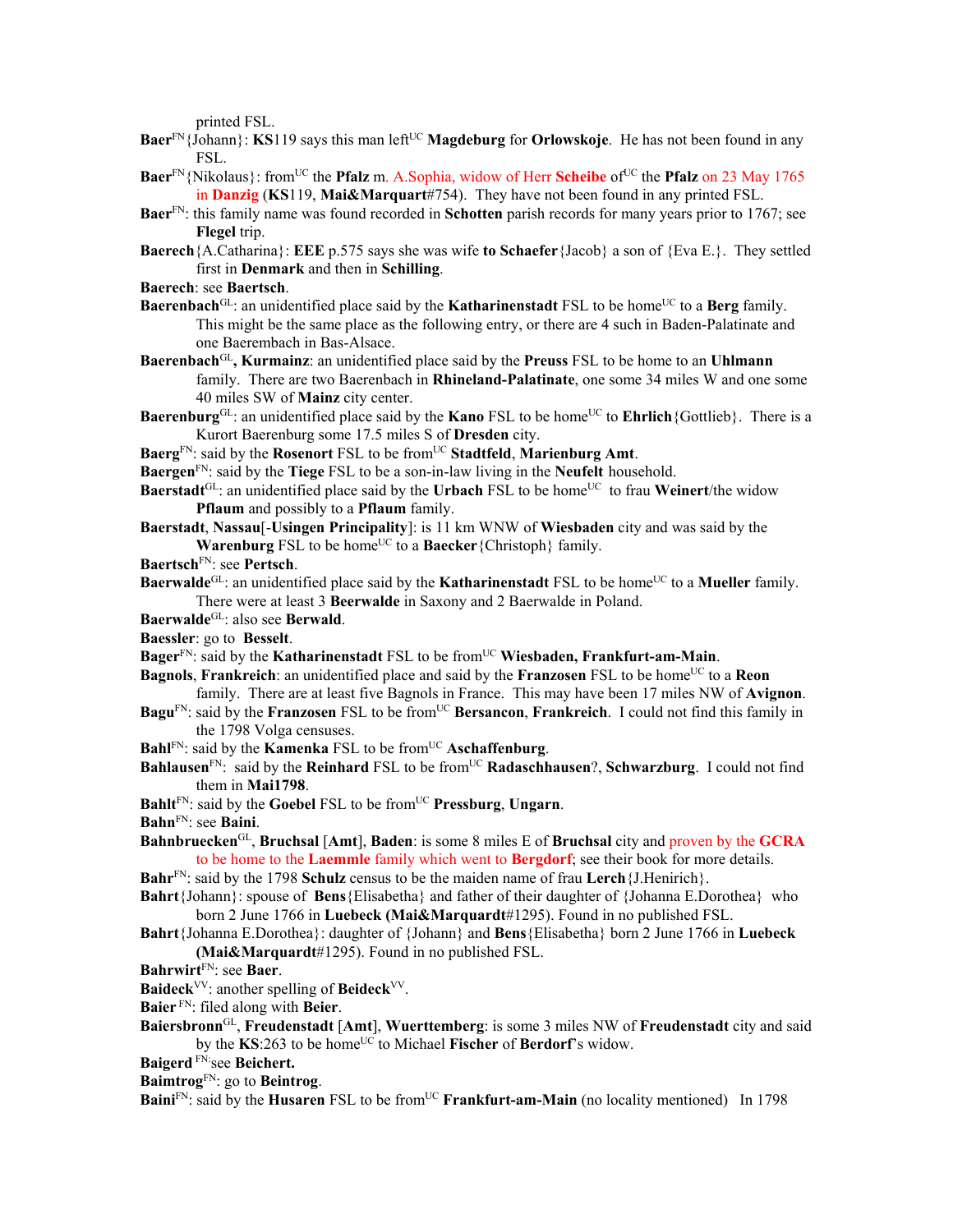this was spelled **Bahn** (**Mai1798**:Hn6), **Boni** (Km27) and **Bani** (Mv1040).

**Baisch**FN: settled, date unknown, in **Gueldendorf, Odessa**; family records found by **Curt Renz** in **Sulz, Neckar/Sulz parish, Wuerttemberg**. **Sulz-am-Neckar** is some 27 miles WSW of **Reutlingen, Baden-Wuerttemberg**.

```
BaisingenGL: see Braistingen.
```
- **Bakenberg**GL: see **Bakenburg**.
- **Bakenburg**?<sup>GL</sup>: an unidentified place said by the **Paulskaya** FSL to be home<sup>UC</sup> to a **Hartmann** family. Therre was a **Blankenburg** some 7 miles SW of **Halberstadt** city in **Brunswick Duchy** and there was a **Bakenberg** on the NW edge of **Arnheim** city.
- **Bakler**: go to **Berkler**.
- **Bakus**FN: listed by the 1816 **Neudorf** census (#33) with no origin. The **GCRA** found indications that the family came fromUC 1) **Muenzesheim**, **Bruchsal** [**Amt**], **Baden** which they guessed may have been Meisenheim, Rheinland, or 2) from<sup>UC</sup> Alsenz, Meisenheim [Amt], Rheinpfalz. The adult second generation used the name**Gauch** with variations: **Hauch** and **Haug**.
- **Bal**FN, see **Bahl**.
- **Balart/Ballard<sup>FN</sup>{Carl Ludwig}: from<sup>UC</sup> Schwerin** married in **Luebeck** on 16 July 1766 **Spahr**{A.Maria} (**Mai&Marquardt**#259). By 3 Aug 1767 they were settled in **Paulskaya** FSL #207 which said he was from<sup>UC</sup> Schwerin (no locality mentioned). Jim Parsonage of Brisbane, Australia says this **Ballart** family settled in Schaffhausen, then moved to Bulgulma, and finally in 1919 escaped to Manchuria, which they then escaped in 1949 to go to the US and Australia. They are listed as **Pallatte** in **Schaffhausen** in the 1798 census (**Mai1798**:Sh20).
- **Balbierer**: an unidentified place said by a **Luebeck** transportation list to be home<sup>UC</sup> to

**Rossenberg**{Justus} who had married **Bock**{M.Elisabeth} in **Luebeck** 1 April 1765 and was entered in a **Luebeck** transportation list as **Rostenberg** fromUC **Balbierer** (**Mai&Marquardt**#6).

- **Baldamus**{Johannes}: left **Jessnitz** for Russia (**KS**119). He has not yet been found in any printed FSL.
- **Balde**<sup>FN</sup>: said by the **Urbach** FSL to be from<sup>UC</sup> **Delitzsch**, [**Kur-**]Sachsen. Also mistakenly spelled **Falde** in 1798 (**Mai1798**:Ur14).
- **Baler**? $F_N$ : said by the **Kraft** FSL to be from<sup>UC</sup> **Londorf**.
- **Baldaf<sup>FN</sup>: said by the Seelmann FSL to be from<sup>UC</sup> Gemuenden, Wuerzburg [Bishopric]. In 1798 spelled Baltauf** (**Mai1798**:Sm31).
- **Balingen**GL, [**Wuerttemberg Duchy**]: is some 21 miles SW of Reutlingen city, and said by the **Paulskaya** FSL to be home<sup>UC</sup> to a **Koch** family.
- **Balingen**GL**, Balingen parish, Wuerttemberg**.: is some 22 miles SW of **Reutlingen, Baden Wuerttemberg**, and was home to a **Zuern** family that settled in **Gueldendorf, Odessa**.
- **Balinger**FN: see **Bollinger**.
- **Ball**?FN: see **Bahl**.
- **Ballard**FN, see **Balart**.
- **Ballart**FN, see **Balart**.
- **Ballenheim**GS: a unidentified state; see **Kloster Leichtstaedte.**
- **Ballenheim**( $2$ )<sup>GL</sup>, **Franken**: an unidentified place said by the **Katharinenstadt** FSL to be home<sup>UC</sup> to a **Reicholdt** family. This might be **Behlenheim, Alsace**, some 7 miles NW of **Strasbourg** city center.
- **Ballenstedt**GL, **Anhalt-Bernburg**:
- **Ballwitz**GL: see **Bulwitz**.
- **Baltauf**FN: see **Baldaf**.
- **Balthamus**{Dorothea}: married in **Luebeck** on 16 June 1766 **Hahnemann**{Daniel}.
- **Baltzar**{Johannes}: married in **Luebeck** on 15 July 1766 **Kaufmann**{Catharina}. Listed in **T**5949-5950 and in **KS**119 but found in no published FSL.
- **Baltzer**FN: filed among **Balzer**s.
- **Balzer**<sup>FN</sup>: said by the **Grimm** FSL to be from<sup>UC</sup> **Darmstadt** (no locality mentioned).
- Balzer<sup>FN</sup>: said by the **Kraft** FSL to be from<sup>UC</sup> Weiler, Pfalz.
- **Balzer**FN: said by the **Orlovskaya** FSL to be a step-son living with the **Hemrisch** family which would indicate that frau **Hemrisch** was previously frau **Balzer**. I could not find this family in the 1798 censuses.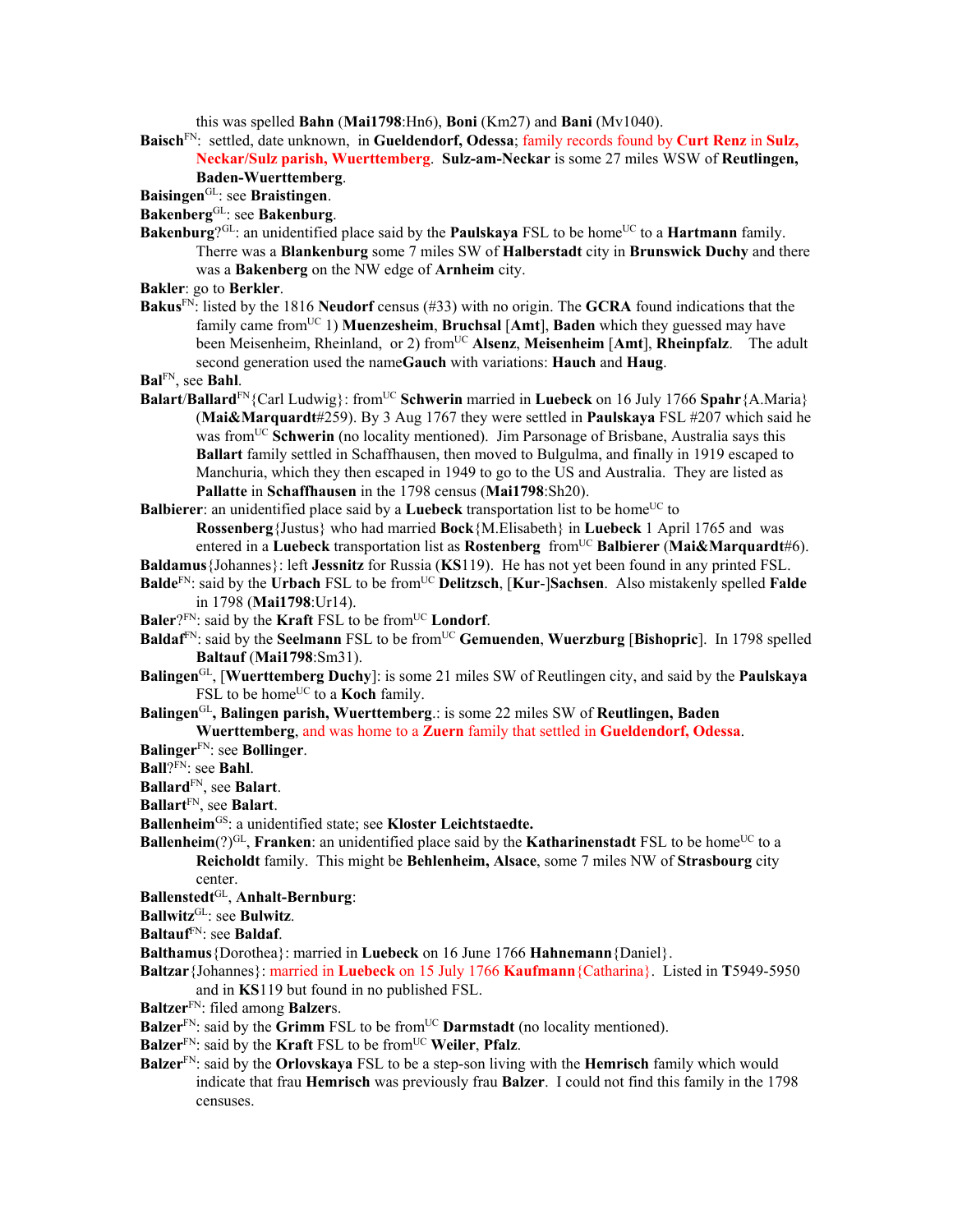- **Balzer/Baltzer**FN{Christoph(er)}: on 10 April 1766 in **Rosslau** married **Ebert**{Christina Sophia} (**Mai&Marquardt**#942, **KS**119, 126) By July 1767 they had settled in **Paulskaya** FSL #26 which said he was from<sup>UC</sup> **Dessau** (no locality mentioned) with two **Boxhorn** orphan boys in the household (FSL #26a).
- **Balzer**<sup>FN</sup>: said by the **Urbach** FSL to be from<sup>UC</sup> **Muehlried**, **Wuerrtemberg**[sic?]. I could not find them in **Mai1798**.
- **Baltzer**FN{Elisabeth}: married **Stich**{Christopher} in **Rosslau** on 29 June 1766 (**KS**159, **Mai&Marquardt**#1038). I could not find them in **Mai1798**.
- **Baltzer**FN{Johannes}: married **Kaufmann**{M.Katharina} in **Luebeck** on 25 July 1766 (**KS**119, **Mai&Marquardt**#187). Not yet found in any published FSL.
- **Balzer**{A.Katharina}: **KS**156 says she married **Schneider**{Johann}.
- **Baltzer**{Philip}: was a godparent at the 24 June 1766 **Buedingen** baptism of the son of **Fuchs**{Georg & Friederique} (**Mai&Marquardt**#1212). Said to be single from the **Pfalz** he arrived in **Russia** 29 August 1766 (**Kuhlberg**5116). Not found in any later source.
- **Balzer**VV (aka **Goloi Karamysh**, **Goly Karamysch**, **Golyj Karamysch)** is a German village of the Reformed faith on the western side of the Volga. An abbreviated translation of the **Balzer** FSL was first printed in **KS**: pp.77-78, with the entries and additional information (source not given by Stumpp) interspersed alphabetically pp.117-165. The FSL is now published in full in Pleve, Einwanderung ..., vol.I, pp.71-104. According to these works, plus work done by researchers, the first settlers were from the following places with the family names shown here in parens. Information and spelling sometimes differ between Stumpp and Pleve – information from Stumpp only is presented here in *bold italics*. A number following a family name is its FSL number. Red lettering indicates the origin has been proven:

from **Ansbach** [**Margraviate**]: (**Ditmer**?/**Dittmer**12);

- from **Aulendiebach**, **Isenburg**[-**Buedingen County**]: (**Gerlach/Gierlach**73, **Lutz**/**Lotz**68, **Mesinger/Messinger**62);
- from **Baden-Baden** [**Margraviate**]: (**Klein**{Jacob Sr}30, {Jacob Jr}36;
- from **Baden-Durlach** [**Margraviate**]: (**Borell**{Georg}29, {Jacob}28);
- from **Blanenbach**: (**Dorlosch**/**Dorlot**/**Darlot**?2);
- from **Bueches/Buches**, **Isenburg**[-**Buedingen County**]: (**Weber**98);
- from **Buedingen**, **Isenburg-Buedingen County**: (**Koehler**80);
- from **Calbach**, **Isenburg-Buedingen County**: (**Koehler**80, **Rutt/Ruth**44, frau **Kling**43);

from [**Hessen**-]**Darmstadt** [**Landgraviate**]: (**Baer**32, **Berg**{Georg}33);

from **Duedelsheim, Isenburg-**[**Buedingen County**]: (**Bender**41, **Claus/Klaus**4,

- **Eurich**{Adam}42, **Eurich/Eyring/Eirich**{Lorenz}47. **Fech/Fecht**50, **Jaeckel/Jakel**55, **Kleinfelder**59, **Kling/Klinck**43, **Magel**40, **Raab**{Heinrich}49, **Scheit**{Heinrich}52, {Philipp}53, **Schneider**{Heinrich}51 and frau **Schneider**(nee **Ruehl**)51, **Weisheim/Weissheim**{Conrad}57, {Johannes}58, {J.Heinrich}87, {Maria Sophia}88, and frau **Weisheim** (nee **Schwartz**)57);
- from **Eckartshausen**, **Isenburg-Marienborn County**: (**Kaiser**45);
- from *Essen: (Barthuly1*);
- from **Hanau** [**County**]: (**Kalbin**86);
- from **Hessen**: (**Herbel**39);
- from **Hoffsin**?: (**Barthuly**1);
- from **Hohenlohe** [**County/Principality**]: (**Tehele/Tebele/Debel**14, **Volz**/**Voltz**13);
- from **Huettengesas**, **Isenburg-Meerholz County**: (**Deckmann**41a, frau **Bender**(nee **Doerr**)41, **Doerr**41a, **Habermann**{Valentin}86a, **Heimbuch**{Johannes}85, {Heinrich}90a, **Neugard/Neuhard/Neidhard**89, **Protzmann/***Protsmann***/Brotsmann**79, **Roehrig**/**Rohrich**91, **Ross**97, frau **Ross** (nee **Doerr**)97, **Roth**46, **Schaefer**66, frau **Schaefer**(nee **Gaert**)66, **Zieg**6);
- from **Isenburg**(no country or locality identified): (**Becker**{Heinrich}103, *Buchner, Dob***, Engel**96, **Erth**90, **Faust**{Conrad Jr}100a, {Conrad Sr}100, **Frickel**95, **Heil**{Conrad}92, **Heizenroeder/Heitzenraeder**75, **Idt**84, **Kaehm**{Caspar}93,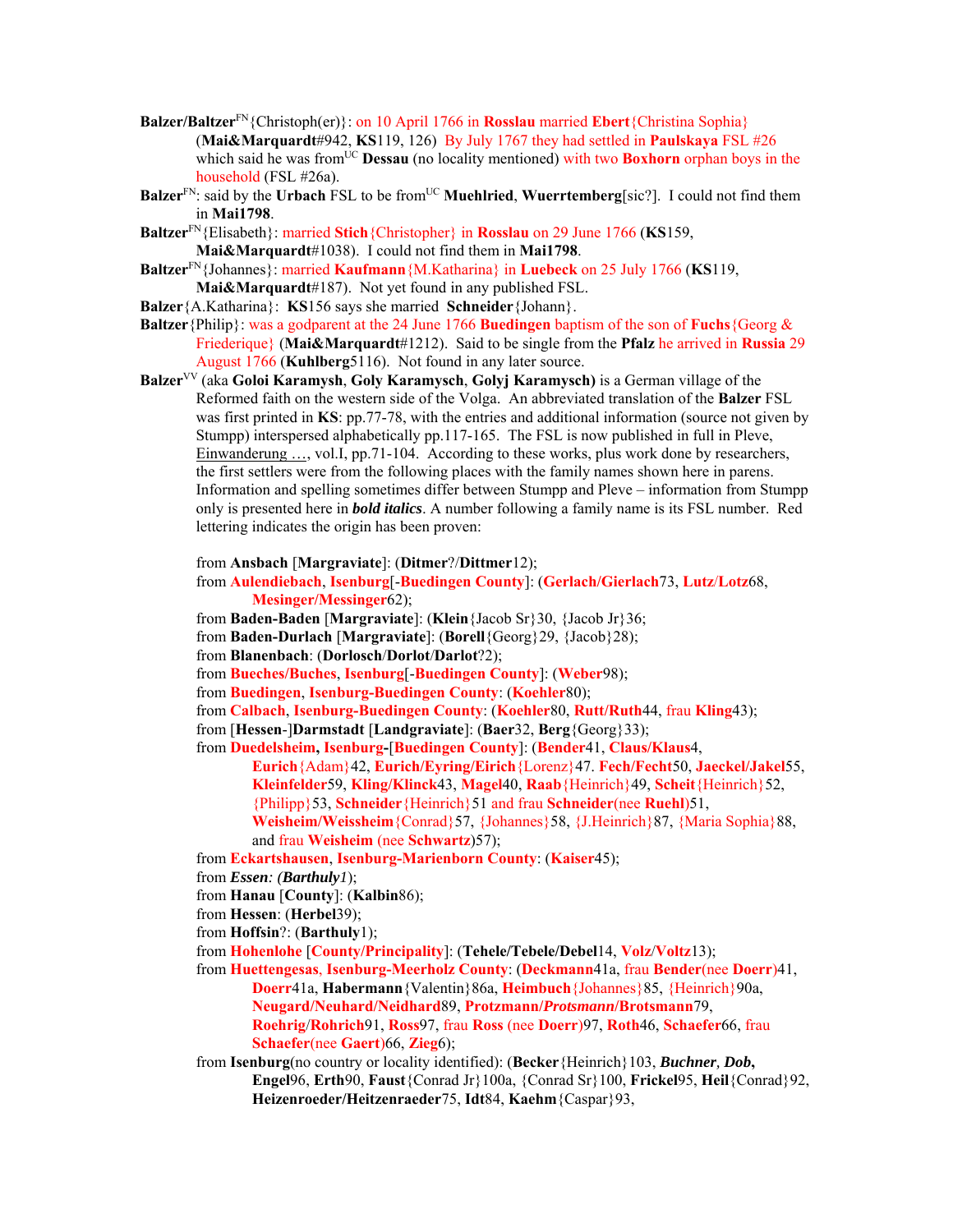**Kaehm/Kehm**{Markus}48, **Keller**{J.Heinrich}94, **Koehler**80, **Mai**71, **Mueller**64, **Scheibel**{A.Maria}105, {J.Heinrich}105a, **Schlegel**65, **Schleuger**99, **Schneider**{Conrad}76, {Gertrude}82, **Sinner**102, **Stumpf**104, **Tirol/Triol**83, **Wukert**77, and possibly **Eiler**?65a, **Junker**103a);

from **Kurpfalz**: (**Bauer**{Johannes}26, {Ludwig}3, **Blitz**72, **Busch**{Jacob}19, **Busick/Busiek**28, **Eichner**37,**Geist**17,**Gropp**{Jacob}31, **Haupt**?70, **Heckmann**{Adam}25, {Michael}27, **Heft**8, **Herzog**16, **Hoffmann**{Valentin}20, **Huber**/**Hubert**23, **Kolb**{Wilhelm}34, **Ritter**18, **Robertus**9, **Steinpreis**/**Steinepreis**35, **Stoehr**24, and possibly **Bauer**{A.Susanna}19a);

from **Leustadt**, **Isenburg**[-**Buedingen County**?]: (widow **Weber** (nee **Volckers**/**Volkers**)98); from **Lieblos**, **Isenburg-Meerholz County**: (frau **Rohrich** (nee **Schmick**)91);

from **Lindheim**, [**Staden Ganerbschaft**]: (**Leichner**54, **Mai**71);

from [**Lorbach**,] **Isenburg**[**-Buedingen County**]: (**Lohrengel**74, **Reuss/Reis**56); from **Lowenstein**: (**Karl**11);

- 
- from **Neuweidermus**, **Isenburg**[-**Meerholz County**]: (frau **Kraueter**/**Krauter** (nee **Schneider**)81);

from **Oberwidermus**, **Isenburg**[-**Meerholz County**]: (**Kraueter**/**Krauter**81);

from [**Oehringen**], **Hohenlohe** [**County/Principality**]: (**Tehele/Tebele/Debel**14, **Volz**/**Voltz**13); from [**Kur**-]**Pfalz**: (**Karl**11);

- from **Rohrbach**, **Isenburg**[-**Buedingen County**]: (**Grasmick/Grasmueck/Grasmuck**63, 78, **Popp/Bopp/Bott**61);
- from [**Wied-**]**Runkel** [**County**]: (**Spaeth/Spaedt**5);
- from **Schweiz**: (**Meier/Maier**21, **Merkel**15, **Scheck**10);
- from *Schweiz*: (*Moehser*);

from **Strotzbuesch**, [**Kurtrier**]: (**Becker**{Weil}69 and possibly **Ulrich**69a);

from **Wittenberg**: (**Kiselmann**?/**Kisselmann**22);

from **Wolf**, **Isenburg-Buedingen County**: (**Bengel/Bingel/Dingel**60, **Gruen/Erin**?67, frau

**Gruen**(nee**Hart**)67, frau **Lotz** (nee**Hart/Herdt**)68, and possibly **Gropp**{Johannes}67a); from? **Wolferborn**, **Isenburg**[-**Birstein County**?]:

(**Schleigel**/**Schlegel/Schleuger/**Schleuchert{Johannes}101);

from **Zweibruecken, Kurpfalz**: (**Decker**{Philipp}7).

**Bamar**<sup>FN</sup>: said by the **Jost** FSL to be from<sup>UC</sup> **Hobeck**, **Sachsen**. I could not find this family in the 1798 Volga censuses.

**Bamberg**FN: see **Bamberger** 

Bamberg [Bishopric]<sup>GS</sup>: seated in Bamberg, Bavaria which lies some 43 miles ENE of Wuerzburg and some100 miles ESE of **Frankfurt-am-Main**; it was an independent state under its Bishop in the 1760s with extensive territories. None of the following references mention any locality within the Bishopric. Said by the **Boaro** FSL to be home<sup>UC</sup> to a **Kleinlein** family. Said by the **Boregard** FSL to be homeUC to **Diethorn**?, **Lill**, and **Seiler** families and possibly a **Koenig** family. Said by the **Brabander** FSL to be home<sup>UC</sup> to **Minterlein** and **Stark** families. Said by the **Hildmann** FSL to be home<sup>UC</sup> to a **Rockenschuh** family. Said by the **Hoelzel** FSL to be home<sup>UC</sup> to a Lee family. Said by Kuhlberg to be home<sup>UC</sup> to the Korger and Lee boys of **Hoelzel**. Said by the **Kamenka** FSL to be homeUC to **Baer/Beer/Baehr/Bayer**?, **Boehm**/**Behm**, and **Siebenhaar** families. Said by Kuhlberg to be home<sup>UC</sup> to the **Rudolph** family that went to **Kano**. Said by Kulberg106 and 104 to be home to **Heinlein** and **Spister** catholic families. Said by the **Leichtling** FSL to be home<sup>UC</sup> to a **Krib**? family (there is some later indication that this might be a **Groh** family). Said by the **Leitsinger** FSL to be home<sup>UC</sup> to **Dehler**, **Faust**, and **Sener** families. Said by Kuhlberg to home<sup>UC</sup> to **Schuster**{Michael} listed by the **Leitsinger** FSL as an orphaned brother-in-law in the **Fritzmann** household. Said by the **Louis** FSL to be home<sup>UC</sup> to a **Stuermer** family and possibly a **Neuf** family. Said by the Recruiter Beauregard's list to have been home<sup>UC</sup> to the widow **Degner**{A.Maria} (**Lk**50) and to the **Burghardt**{Nicolaus} family (**Lk**44) both likely **Luzern** first settlers. Said by the **Mariental** FSL to be home<sup>UC</sup> to a **Tuebelein** family. Said by the **Ober-Monjou** FSL to be homeUC to **Brehm**{Peter}, **Strecklein**/**Stecklein**, and **Wenger** families. Said by the **Orlovskaya** FSL to be home<sup>UC</sup> to an **Frankuechen** and a **Zimmermann** family. Said by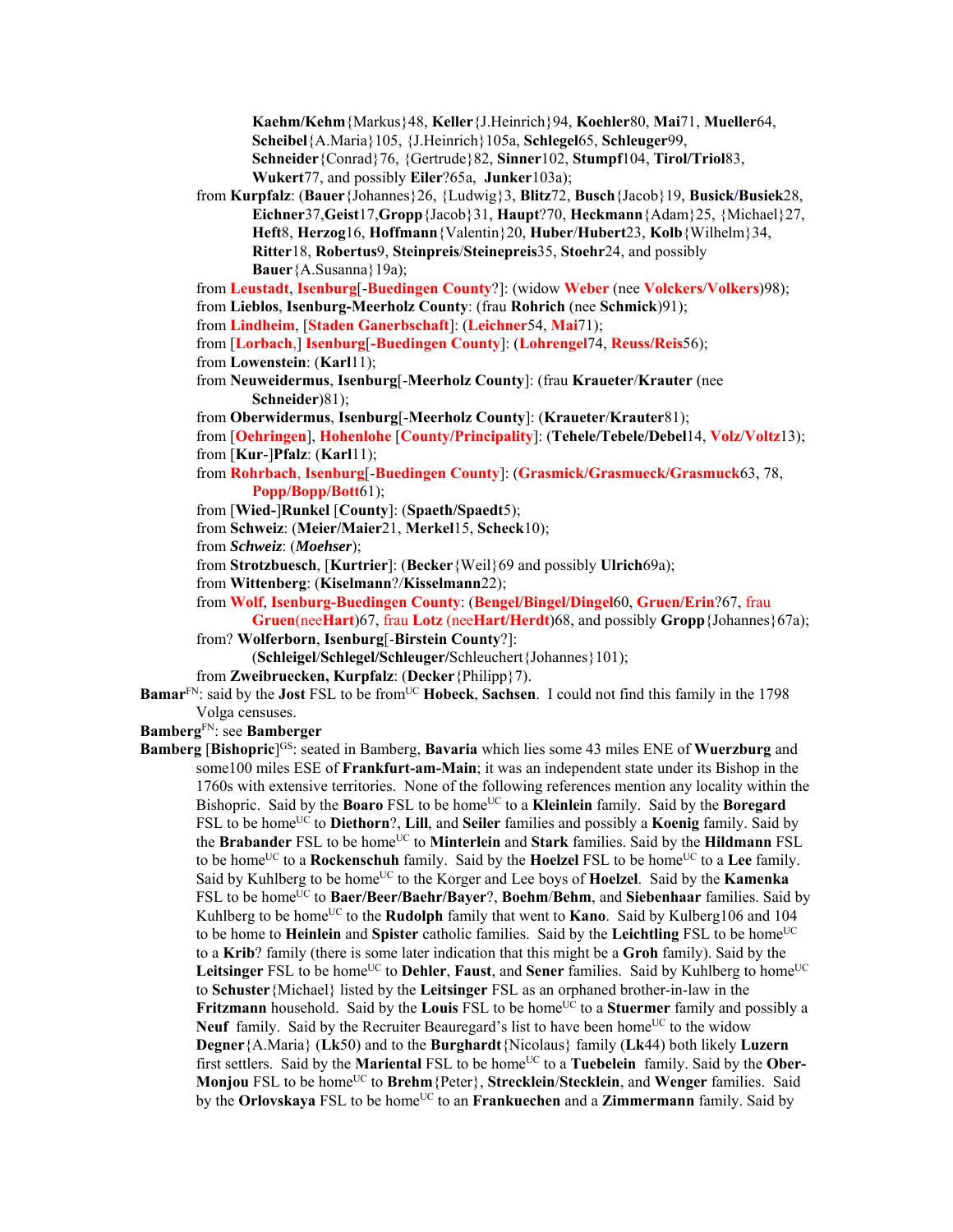the **Paulskaya** FSL to be home<sup>UC</sup> to **Bittel**, **Knecker**?, **Leidemann**, **Mener**?, and **Stadelmann** families. Said by the the **Rohleder** FSL to be home<sup>UC</sup> to **Koch**{Georg}, **Korger**,

**Rohleder**{Georg}, {J.Konrad},{J.Peter}, and **Schreiner** families. Said by the **Seelmann** FSL to be home<sup>UC</sup> to a **Homes** man. Said by the **Volmer** FSL to be home to a **Sauer** family. Said by Recruiter Beauregard's list to have been home<sup>UC</sup> to **Fleischmann** {Georg ( $Lk157$ ).

- **Bamberger**<sup>FN</sup>{Philipp}: Lutheran, from<sup>UC</sup> **Pfalz**, arrived in Russia on 18 June 1766 with wife {Catharina} and 6 children (**Kulberg**#1000 p.86). At least 3 of the children survived their dad and are listed in the next entry.
- **Bamberger**FN{J.Philipp, Konrad & A.Kunigunde}: said by the **Moor** FSL #18a to be a step-children living in the **Scherf**{Nicolaus} household  $(\#18)$  along with their widowed mother  $(\#18)$ .
- **Bamberger**{Engel}: a widow listed in **T**1374. She must have remarried or died prior to the advent of the FSLs. I have been unable to identify her in any other record.
- **Bamberger/Bamberg**FN{J.Engelhardt}: on 1 July 1766 he married **Koch**{A.Christina} in **Luebeck**
- (**KS**119, **Mai&Marquardt**#172). Listed in **KS**119 and **T**1374 but not in **Mai1798**.
- **Bammental**GL**, Baden**: is some 5 miles SE of **Heidelberg, Baden Wuerttemberg**.
- Bammental, Dilsberg Unteramt, Heidelberg Oberamt, Kurpfalz: EEE p.478 said this was home<sup>UC</sup> to **Kling**{J.Georg} who settled first in **Denmark** and then in **Neu-Saratowka**. This is the same place as the previous entry, except some 50 years earlier.
- **Banat**GL, **Hungary**: the Banat was an area of considerable German settlement across the Danube from Belgrade extending N and E.
- **Bandel**<sup>FN</sup>: said by the **Schuck** FSL to be from<sup>UC</sup> **Bieswang**. For 1798 see **Mai1798**:Su26.
- **Bandel**FN{J.Ludwig}: married **Kallop**{A.Dorothea} on 29 June in **Rosslau** (**KS**119, 137 and **Mai&Marquardt**#1035). Not listed in **Kulberg**, **T** or **Mai1798**.
- **Bangel**FN: said by the **Dietel** FSL to be step-children living in a Dietel family householdwhich was said to be fromUC **Runkel**, **Kurfalz**. For 1798 see **Mai1798**:Dt33 and Hs8.
- **Bangert**<sup>FN</sup>: said by the **Bangert** FSL to be from<sup>UC</sup> Niederlauken, Nassau-Usingen. In 1798 spelled **Bonger** and the wife's maiden name was given as **Hubert** (**Mai1798**:Bg5).
- **Bangert**<sup>VV</sup> (aka **Saumarye, Saumorje, Zaumorje)** is a Lutheran German village on the eastern side of the Volga. Its FSL is now published in Pleve, Einwanderung …, vol.I, pp. 105-113. According to this, the first settlers were from the following places with the family names shown here in parens. The number with the name is their household number in the FSL:
	- from **Anspach**, [**Kur**-]**Trier**: (**Weirich**28);
	- from **Bernhausen**, **Wuertemberg**: (**Deibert**?/**Daiber**/**Teiber**20);
	- from **Dorfweil**, **Nassau-Usingen**: (**Loob**/**Loeb**16);
	- from **Esch**, **Nassau**: (**Eckert**/**Eckhardt**22);
	- from **Frauenstein**, **Sachsen**: (**Stehm**?4);
	- from **Freiburg**: (**Heiss**14a, **Reber**14);
	- from **Grimmellfingen**, **Ulm**, **Schwaben**: (**Huber**/**Hubert**27, possibly **Gerhardt**27a);
	- from **Hasselborn**, **Nassau-Usingen**: (**Boxer**8, **Reitz**9);
	- from **Homburg**, **Darmstadt**: (**Beil**/**Feil**/**Peil**21);
	- from **Kleeberg**, **Wetterau**, **Darmstadt**: (**Gammel**/**Hammel**?13, **Hamel**/**Hammel**29, **Schmidt**{Johann, Peter, Katharina}6,10,30);
	- from **Mittelhausen**, **Nassau-Usingen**: (**Otto**15);
	- from **Moenstadt**, **Nassau-Usingen**: (**Sorg**11);
	- from **Moettau**, **Nassau-Weilburg**: (**Burg**/**Bork**12);
	- from **Neustadt**, **Kurmainz**: (**Heiland**24);
	- from **Niederlauken**, **Nassau-Usingen**: (**Bangert**/**Bonger**1, **Huber**/**Hubert**18,18a, **Sahl**23, **Schnorr**17);
	- from **Oberwetz**, **Braunfels**: (**Otto**7);
	- from **Philippstein**, **Nassau-Weilburg**: **Gath**?/**Gatt**/**Hatt**32);
	- from **Pulheim**(?), **Darmstadt**: (**Bonecker**3);
	- from **Rod an der Weil**, **Nassau-Usingen**: (**Nickel**19);
	- from **Roemershausen**, **Darmstadt**: (**Schoesser**5);
	- from **Steinbach**, **Darmstadt**: (**Gossmann**?26);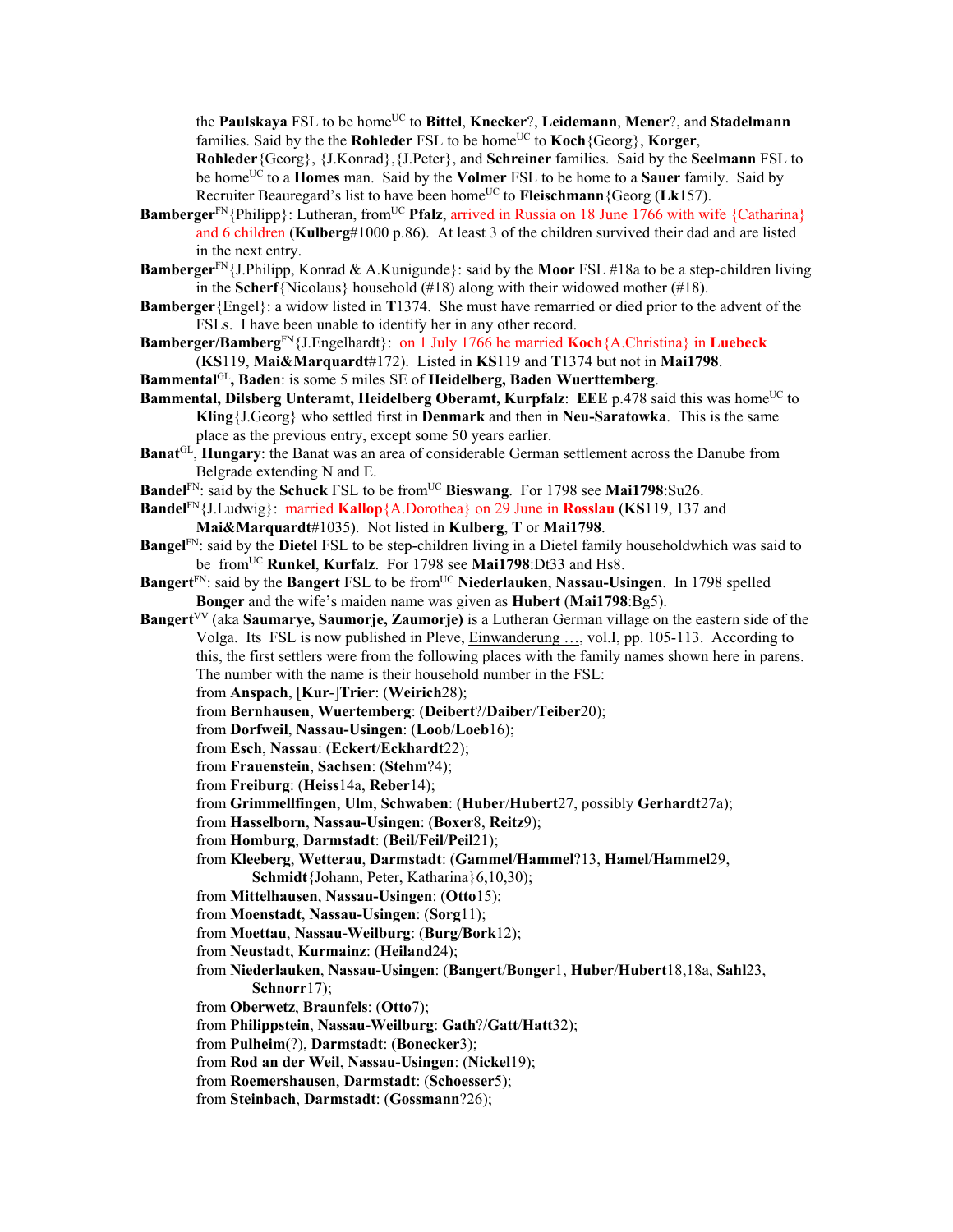from **Uckersdorf**, **Nassau-Dillenburg**: (**Siebert**/**Sieber**25); from **Weilmuenster**, **Nassau-Weilburg**: (**Erber**2); from **Zuzenhausen**, **Kurpfalz**: (**Wirth**/**Werth**31).

- **Bani**FN: see **Baini**.
- **Banne, Frankreich**: is 43 miles NW of **Avignon** and said by the **Franzosen** FSL to be home<sup>UC</sup> to a **Boquere** family.
- **Bannerod**GL, [**Riedesel Barony**]: is some 30 miles ENE of **Friedberg-in-der-Wetterau** and was home to the **Kissler** who went to **Frank**. See **Penrot**.
- **Bantzen/Gantzen/Ganser**{J.Gottlieb}: he married **Heyne**{M.Antonia} in **Rosslau** on 28 May 1765 (**Mai&Marquardt**#860). I could not find them in any published FSL. **KS**129 has the name as **Gantzen**.
- **Bapst**FN: see **Pabst**.
- **Barat**<sup>FN</sup>: said by the **Franzosen** FSL to be from<sup>UC</sup> **Labor**,**Frankreich**. I could not find this family in the 1798 Volga censuses.
- **Barataevka**<sup>VV</sup>: a version of the Russian name for **Bettinger**<sup>VV</sup>.
- **Baratajewka**<sup>VV</sup>: a version of the Russian name for **Bettinger**<sup>VV</sup>.
- **Baratayevka**<sup>VV</sup>: a version of the Russian name for **Bettinger**<sup>VV</sup>.
- Barberich<sup>FN</sup>: said by the Goebel FSL to be from<sup>UC</sup> Rengshausen(?), Kurmainz. Later spelled Berberich (**Mai1797**:Mv695, Se18).
- **Barbie**FN: see **Barbier**.
- **Barbier**FN: said by the **Boregard** FSL to be fromUC **Vandelans**, **Frankreich**. Spelled **Barbie** in 1798 (**Mai1798**:Om45).
- **Barbier**<sup>FN</sup>: said by the **Louis** FSL to be from<sup>UC</sup> **Bitsch**, **Lothringen**. In 1798 the family name was spelled **Barbie** (**Mai1798**:Ls24,Mt62).
- **Barby**, [Kur-]Sachsen: is 25 km SE of Magdeburg city and was said by the Schulz FSL to be home<sup>UC</sup> to a Geise? family. Said by the Urbach FSL to be home<sup>UC</sup> to an Enike family.
- **Bareis**FN: see **Paris**.
- **Barelo** or **Bartole**<sup>FN</sup>: said by the **Moor** FSL to be from<sup>UC</sup> **Behren-Luebchin**?. The family name was spelled **Barthuly** in 1798 (**Mai1798**:Mo70).
- **Barenburg**?, [Hoya County, Kurbraunsweig]: said by the Stephan FSL to be home<sup>UC</sup> to a Genke family.
- **Barett** FN: said by the **Stahl-am-Tarlyk** FSL to be from<sup>UC</sup> Licques?, Frankreich. I could not find members of this family in **Mai1798**.
- **Barg**?, [**Kur-**]**Brandenburg**: an unidentified place said by the **Reinhard** FSL to be home<sup>UC</sup> to the **Wolf** family.
- **Barger**FN: see **Berger**.
- **Barger**(?)<sup>GL</sup>, **Kurpfalz**: an unidentified place said by the **Dobrinka** FSL to be home<sup>UC</sup> to a **Mueller** family.
- **Barkastein**?: an unidentified place said by the **Stephan** FSL to be home<sup>UC</sup> to a **Baron** family.
- **Barman**FN: the 1798 **Dobrinka** census says this was **Seifert**'s wife's maiden name (**Mai1798**:Db36).
- **Barmuth**(?),**Barmut/Bormut**<sup>FN</sup>{Conrad/Konrad}: with wife {Anna} and an infant daughter arrived in **Russia** 8 Aug 1766, he said to be from **Schoenberg** (**Kulberg**#4117, 1<sup>st</sup> series p.268). Said by the **Belowescher Kolonien** FSL to be from<sup>UC</sup> **Schoenberg**. The same information, with a reference to #4117, is included in "Liste der ersten Kolonisten, die 1766 ueber **Oranienbaum** nach **Belowesch** kamen".
- **Barmuth**(?)/**Baumung**{Johannes/Johann}: with wife {Christina} and son {J.Adam}he arrived in **Russia** 8 Aug 1766 **(Kulberg**#4115, p.268). In **Oranienbaum** they took transport to **Russia** in 1766 (**T**3124-3127). No further information found.
- **Baron**<sup>FN</sup>{Anton}: said by the **Kamenka** FSL to be from<sup>UC</sup> Salzburg.
- **Baron**<sup>FN</sup>{Johannes}: said by the **Stephan** FSL to be from<sup>UC</sup> Barkastein?. For 1798 see Mai1798:Sp7 but also spelled **Bornn** in 1793, 1794 and 1798 (Mv2841,2845,Kf41, and Gk1). Spelled **Born** in 1767 (T275 and 276).
- **Baronsk**VV: a Russian name for **Katharinenstadt**VV.

**Baronville**(?)GL, **Luxembourg**: now in **Belgium**, some 43 miles NW of **Luxembourg** city, and said by the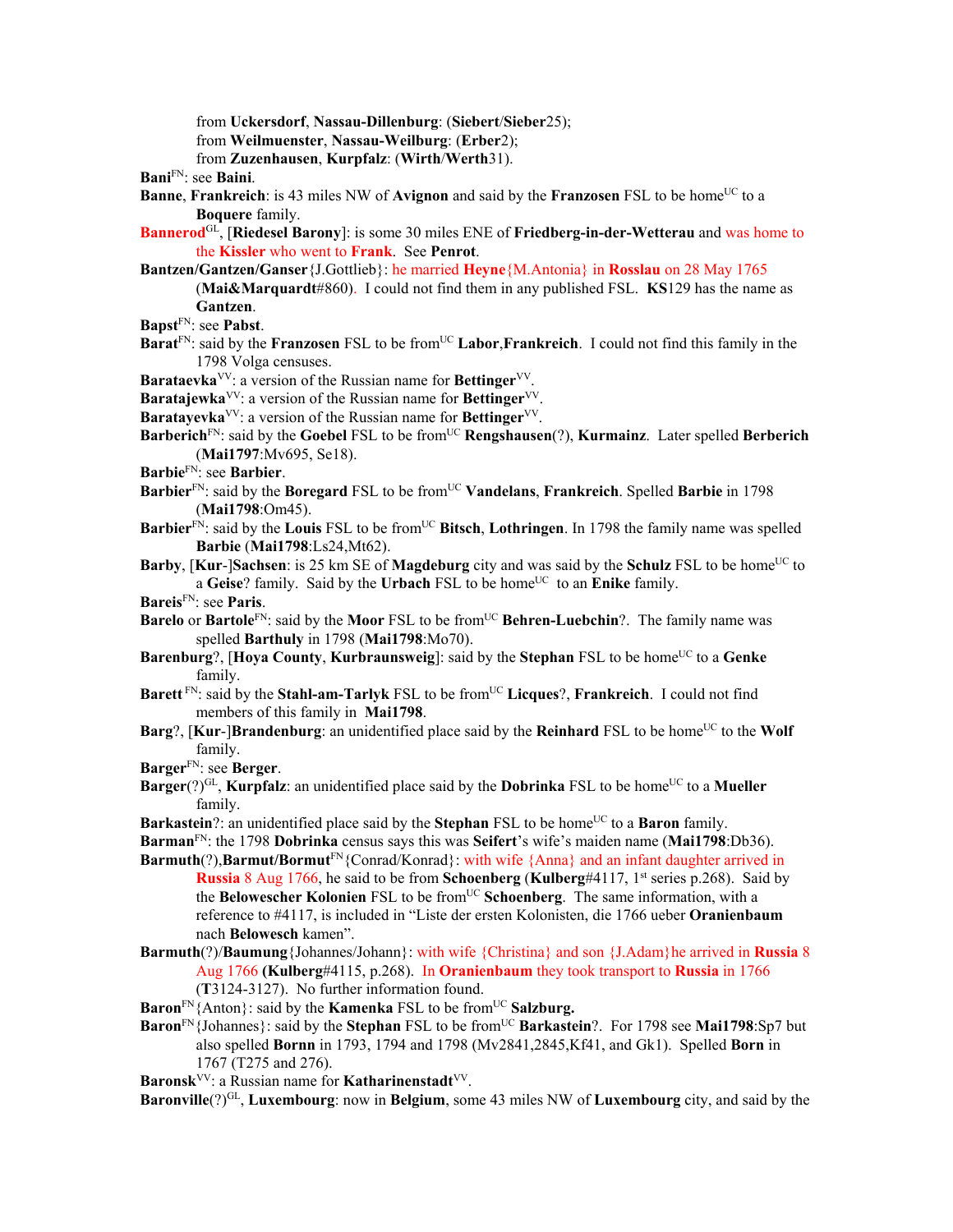**Katharinenstadt** FSL to be home<sup>UC</sup> to a **Charles** family.

- **Barpach**? GL, **Fetzburg**?: an unidentified place said by the **Brabander** FSL to be home<sup>UC</sup> to a **Mader** family.
- **Barr**GL, **Strasbourg** [**Amt**], **Elsass**: is some 18.5 miles SW of **Strasbourg** city, and was a District administrative center.
- **Bart**FN: listed by the **Bergdorf** 1816 census (**KS**:659, 214) without origin. **GCRA** thinks they previously may have gone from **Hoepfingen**, **Wuerttemberg** to Kolonie **Koenigsbach**, **S. Prussia** in 1804. Also spelled **Barth**.
- **Bart**<sup>FN</sup>: said by the **Kolb** FSL to be from<sup>UC</sup> **Heimweiler**(?), **Freie Adelprovinz der alten Ritter**(?). Later spelled **Barth**.
- **Bart**<sup>GL</sup>, Grafschaaft Hanau: an unidentified locality said by the Roethling FSL to be home<sup>UC</sup> to a Ritt family.
- **Bartazeie**?<sup>FN</sup>: said (no locality mentioned) by the **Schulz** FSL to be from<sup>UC</sup> **Hessen-Kassel** [**Landgraviate**]. I could not find him in **Mai1798**.
- **Bartel**<sup>FN</sup>: said by the **Boaro** FSL to be from<sup>UC</sup> Zerbst (no locality mentioned). Spelled **Bartel** in 1794 and 1798 (**Mai1798**: Mv330, Or25).
- **Bartel**<sup>FN</sup>: said by the **Brabander** FSL to be from<sup>UC</sup> **Befort**, **Luxembourg** with a orphan **Roething** girl in the household. For 1798 see **Mai1798**:Bn46.
- **Bartel/Pertel**{Christian}:
- **Bartel**FN: said by the **Katharinenstadt** FSL to be fromUC **Liebau**, **Sachsen**.
- **Bartel**<sup>FN</sup>: said by the Pleve version of the **Norka** FSL to an orphan boy from<sup>UC</sup> **Isenburg-Buedingen** (locality in question) in the **Milling** household. Ruth Schultz reports that his death record in **Norka** church records lists **Buedingen** as his birth place. I could not find him in **Mai1798**.
- **Bartel**<sup>FN</sup>: said by the **Paulskaya** FSL to be from<sup>UC</sup> **Dengkofen**.
- **Barthel**{J.Georg}: from **Schwickershausen** near **Limburg**; he, his wife and 4 children left for **Schaffhausen** (**KS**119). They do not appear in the 1767 **Schaffhausen** FSL.
- **Bartel**{Johann}FN: said by the **Stahl-am-Tarlyk** FSL to be a step-son in the **Ecksu**? household.
- **Bartel**{Ludwig}<sup>FN</sup>: said (no locality mentioned) by the **Stahl-am-Tarlyk** FSL to be from<sup>UC</sup> **Minden** [**Principality**], **Hannover** [sic]. I could not find members of this family in **Mai1798**.
- **Bartel/Barthel**FN{Jochim Andreas}: son of {Johann} and his wife **Schroeder**{M.Sophia} was baptized in **Luebeck** on 28 April 1766 (**Mai&Marquardt**#1349). **Kulberg**#1410 lists the father as Lutheran fromUC **Zerbst**. **T**5612-5614 lists them but I have not found them in **Mai1798**.
- **Bartel**{Michael&M.Elisabeth}: **Kulberg**1413 says he was Lutheran fromUC **Zerbst**. Both died on the way from **Oranienbaum** to the **Volga** (**T**5624,5625); she had been a godparent at {Jochim Andreas}' baptism (**Mai&Marquardt**#1349).
- **Bartel**FN: also see **Pertel**.
- **Bartelmei**FN: said by the **Walter** FSL to be fromUC **Kerschvelt/Kirschalt/Kirschfelt**[**Gersfeld**] GL**, Freie Adelprovinz der alten Ritter**. Also spelled **Bartolmei** and **Bartolomei**.by the Russian scribe of the **Walter** FSL. According to **Doris Evans**, this origin was confirmed in parish records in research done by Anneliese Micheiwski for Margo Sherer : a Bartholmess man died in **Wuestensachsen** before 1690, his son, born in **Wuestensachsen** married a Richter woman in **Gersfeld** in 1690.
- **Bartels?Bartelsen**FN{Ulrica}: on 28 June 1766 in **Luebeck** she married **Rosemann** {K.Andreas} (**Mai&Marquardt**#113). By 12 Sept 1766 they had arrived in **Russia** (**Kulberg**#4827 p.307). By Aug 1767 they had settled in **Bettinger** FSL #7 which said he was from **Ansbach**. Not listed in **KS** or **T**.
- **Bartelsen**FN: see **Bartels**.
- **Bartelson**<sup>FN</sup>: said by the **Galka** FSL to be from<sup>UC</sup> **Abo**. I could not find this family in the 1798 Volga censuses.
- **Bartenstein**GL: see **Bautenstein**.
- Barteter? FN: said by the Warenburg FSL to be from<sup>UC</sup> Stadtamhof, [Kur-]Bayern. I could not find them in **Mai1798**.
- **Bartezan**FN: said by the **Ober-Monjou** 1798 census to be the maiden name of frau **Konradi** (**Mai1798**:Om12).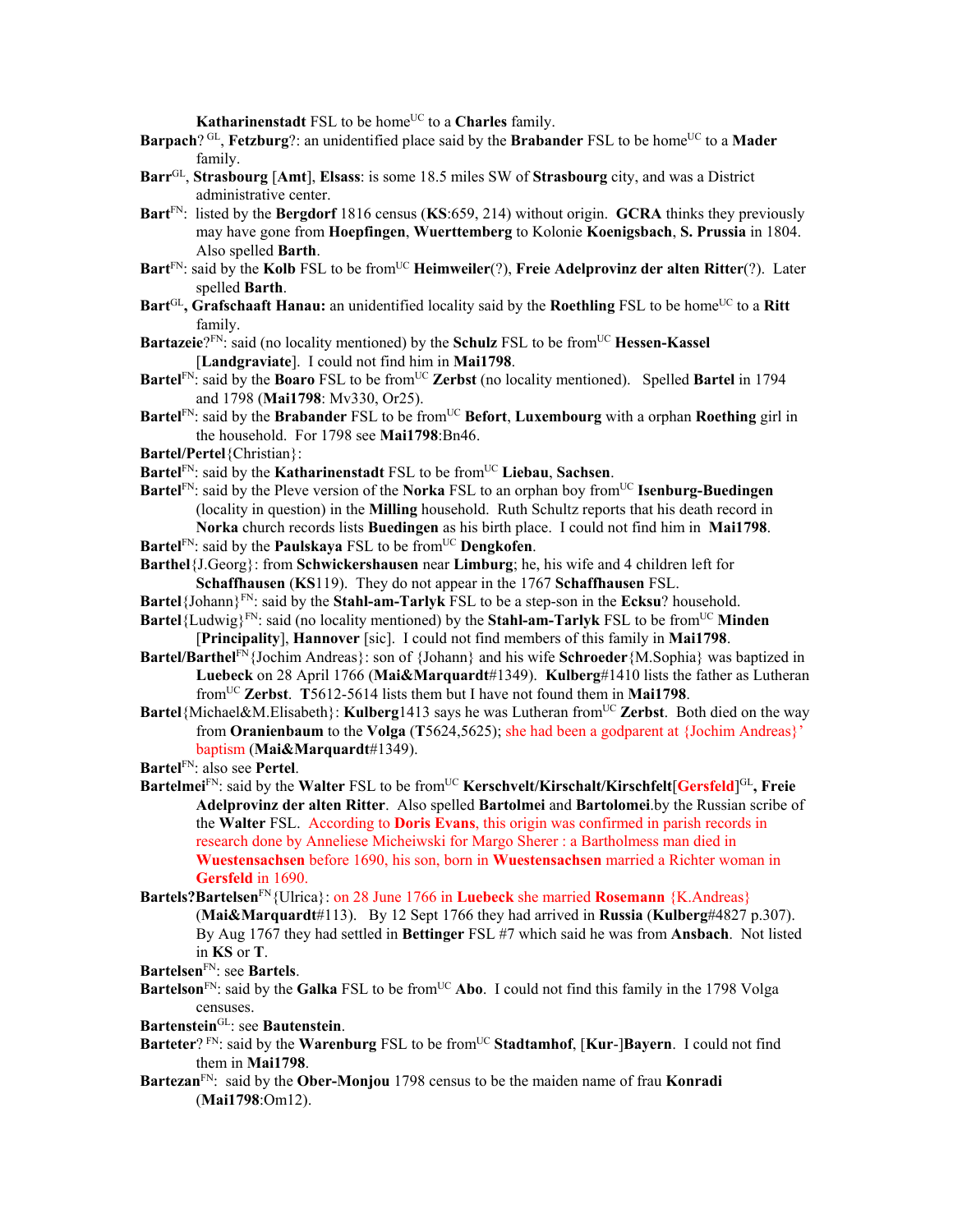- **Barth**FN: arrived in South Russia in 1819, later settled in **Gueldendorf, Odessa**; family records found by **Curt Renz** in **Glems, Urach Oberamt, Wuerttemberg**. Stumpp, p.598, says a Barth family fromUC **Marbach, Wuerttemberg** left in 1817 and later settled in **Gueldendorf**. **Marbach** is some 30 miles N of **Glems**.
- **Barth**FN{J.Nikolaus}: son of {Christian} deceased was a foster son of the **Block** family which was said to be fromUC **Nidda** by the **Jagodnaja Poljana** FSL #60a.
- **Barth**<sup>FN</sup>: said (no locality mentioned) by the **Neidermonjou** FSL to be from<sup>UC</sup> [**Kur**]-**Brandenburg**.
- **Barth**<sup>FN</sup>: said by the **Reinwald** FSL to be from<sup>UC</sup> **Stolberg-Gedern** [County]. For 1798 see **Mai1798**:Rw8 and 28.
- **Barth**{A.Elisabeth}: }: recorded as a godparent at the 11 May 1766 **Luebeck** baptism of **Hinckel**{A.Maria} daughter of {J.Carl} and **Schreiner**{A.Maria} (**Mai&Marquardt**#1352).
- **Barth**<sup>FN</sup>{A.Catharina}: from<sup>UC</sup> **Butzbach** married in **Friedberg** 21 April 1766 **Bohler**{J.Wendel}
- (**Mai&Marquardt**#324). They were not listed in either **KS**, **Kulberg**, **T** or any published FDSL. **Barth**FN: also see **Bart**.
- **Barth**?GL, **Schwedisch Pommern**: is some 31 miles NE of **Rostock** city, and said by the **Dreispitz** FSL to be home<sup>UC</sup> to a **Schulz** family.
- **Barthel**: filed among the **Bartels**.
- **Bartholl/Barthold**FN: see **Barthuly**. a daughter of this family was baptized in 1764 in the St. Petri Lutheran Church in **Luebeck** (**Mai&Marquardt**#1335).
- **Bartholmess**{Hans}: Margo Sherer found that his son {Heinrich} married **Richter**{Eva} in **Wuestensachsen** in 1690. Go to http://cvgs.cu-portland.edu/origins/b/bartholomai\_walter.cfm for a bit more information.
- **Bartholomaeus**FN: she is said by the **Belowescher Kolonien** FSL to have married **Wolf** in **Oranienbaum**, but no origin is given for her.
- **Bartholomae/Bartholomaeus**{Christian}: he arrived in **Russia** in Sept 1766 (**Kulberg**5375 which said he was single fromUC **Hessen**. Later, still single, he took transport from **Oranienbaum** to the **Volga** (**T**1500). Not found in any published FSL but in 1793 a daughter left **Philippsfeld** to marry in **Reinwald** (**Mai1798**:Mv2315) and at age 51 in 1798 he was with wife **Wiederhold**{Katharina E.} age 45 living in **Philippsfeld** #18 (**Mai1798**:Pp18). She had been in a first settler family in **Philippsfeld**.
- **Bartholomaeus/Bartholomai/Bartolomai**<sup>FN</sup>{Georg}: coming from<sup>UC</sup> **Herschfeld/Hirsfeld** (i.e.Gersfeld) on 14 September 1766 arrived in **Oranienbaum**, **Russia** with wife {Veronica} and daughter {Agatha} 7 (**Kulberg**6443). Later in 1766 {Georg} wife {Anna} (who died enroute), and daughter {Anna} 1, in **Oranienbaum** took transport for the Volga (**T**3365-3367). By Sept 1767 {Georg}, {Anna}, and daughter {Agathe} 8, had arrived in **Walter** FSL 103 which said he was fromUC **Herschfeld**. Not listed in **KS**. In 1798 his widow **Schoessler**{Elisabeth} is remarried to **Wiederspahn**{H.Ernst} (**Mai1798**:Wt10) and daughter {Agatha} is married to **Maier**{Friedrich} (Wt11).
- **Bartholomaeus**<sup>FN</sup>{Nikolaus}: **KS**119 says he was left<sup>UC</sup> Gersfeld near **Fulda** for Russia. Not found separately in **Kulberg**, unless this is the son listed in the next entry. Not found in **T**, but by August 1767 he and wife {Dorothea} were settled at **Walter** FSL #17 which said he was from<sup>UC</sup> **Hersfeld**. In 1798 his widow and orphaned children were recorded in **Walter** (**Mai1798**:Wt7).
- **Bartholomaey**{Nicolaus}: he with wife {Maria}, and children {Catharina} 30, {Johann} 28, {Nicolaus} 25, {Cunigunda} 23, {Catharina} 19, Johann 8, and grandson { Johanna} (**Kulberg**#6436). Not found in any FSL. Except possibly for son {Nicolaus}, see above, I have not located them **Russia**.
- **Bartholomaeus** {Johann(es)}: on 14 September 1766 from<sup>UC</sup> **Hersfeld** with wife {Margaretha} and son {Georg} 6, he arrived in **Oranienbaum** (**Kulberg**6439). Later on those 3 took transport from **Oranienbaum** for the **Volga** (**T**3372-3374). I did not find them in **KS**, **Kulberg**, or in any published FSL. But in 1798 son {Georg} is in **Walter** married to **Sell**{Dorothea} (**Mai1798**:Wt107).
- **Bartholomaeus**FN{Nikolaus}: On 15 June 1766 in **Buedingen** he married **Heberlin**{Catharina E.} (**Mai&Marquardt**#694). By Sept 1766 they, along with his mother {Anna|}, had arrived in Russia; he said to be from<sup>UC</sup> **Herschfeld** (**Kulberg**#6490). Still in 1766 they took transport from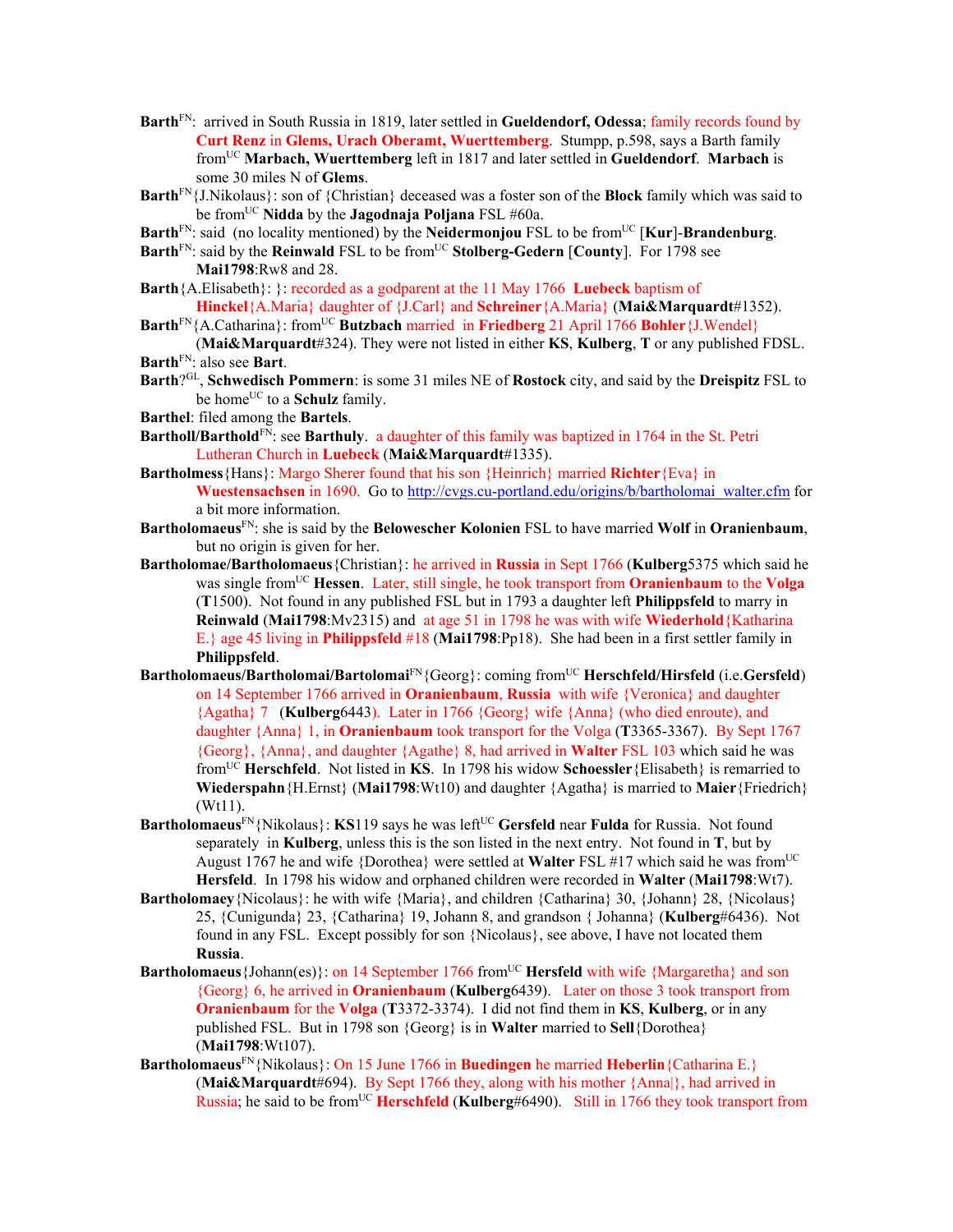to **Oranienbaum** the **Volga** (**T**3379-3380). I have not further located them in **Russia**.

- **Bartholomae/Bartholomaeus**{Johann}: **Kulberg**4826 says he was Lutheran and arrived 12 Sept 1766 fromUC **Darmstadt**, with wife {Elisabeth}. I did not find them in any published FSL.
- **Bartholomae/Bartholomaeus**{Stephan}: **Kulberg**4826 says he was Catholic and arrived 30 May 1766 fromUC **Darmstadt**, with wife {Elisabeth}. I did not find them in any published FSL.
- **Bartholomaeus**FN: also see **Bartolmei**.
- **Bartholome/Bartolomae**{J.Heinrich}: married **Brann**{Elisabeth} on 15 May 1766 in **Luebeck**. (**Mai&Marquardt**#60 and **KS**119). They arrived in Russia 12 Sept. 1766, he said to be fromUC **Darmstadt** (**Kulberg**4826). Later that year they took transport from **Oranienbaum** to the **Volga** (**T**3960-3961). Found in no published FSL or in **Mai1798**.
- **Bartholomai** FN: see **Bartholomaeus**.

**Barthuly/Bartholl**FN{Balzer/Balthasar}: **Gerhard Lang** found that he was born 20 August 1729 in **Ruchheim** and married on 10 May 1756 in **Lampertheim**. His bride, **Groesser**{A.Margaretha}, was born in Lampertheim 2 March 1726. The Balzer FSL said he was from<sup>UC</sup> Hoffsin?. Said by the Stumpp version to be fromUC **Essen** (**KS**119). Prior to heading east, they lived for a time in **Denmark** (now Schleswig Holstein). In 1766 their daughter **Bartholl** {Engel Dorathea} was baptised in **Luebeck**: among the godparents was **Puschkin**{Muchin} the Rusian Imperial Ambassador! (**Mai&Marquardt**#1330). Said to have come fromUC **Hofheim-bei-Worms** he arrived at **Viborg, Juetland Royal Province** in Dec. 1760 and lived in Colony J2 "Friderichsheede", Amt Silkeborg. In 1763 he and two others, murder being involved, escaped the penitentiary (**EEE** p.340, see this for more detail). In 1798 the maiden name of [the second?] frau **Barthuly** was given as **Weber** (Bz44); she was listed as an unmarried **Weber** daughter in the **Balzer** FSL (#98). For 1798 see **Mai1798**:Bz44, 45, 77, 88. For more information go to http://cvgs.cu-portland.edu/origins/b/barthuly\_balzer.cfm.

- **Barthuly**FN: also see **Barelo**.
- **Barthulyus**<sup>FN</sup>: said by the **Lauwe** FSL to be from<sup>UC</sup> **Gorgom**?, **Wittenberg**. . I could not find this family in the 1798 censuses.
- **Bartis**<sup>FN</sup>: said by the **Ober-Monjou** FSL to be from<sup>UC</sup> **Besers**?. Spelled **Bertus** in 1798 (Mai1798:Mt16). **Bartole**FN: see **Barelo**.
- **Bartolmei**FN: according to the **Buedingen** ML this **Bartholomaeus** man fromUC **Gersfeld** married a **Heberlin** woman in 1766; by 1767 this couple was in **Walter** (**Mai&Marquardt**#694). Also see **Bartelmei**.
- **Bartolomai**FN: see **Bartholomaeus**.
- **Bartolomei**FN: see **Bartholomaeus**.
- **Bartholomess**FN: see **Bartholomaeus**.
- **Bartschuetz**: an unidentified place said by the Recruiter Beauregard list to have been home<sup>UC</sup> to the **Conrad**{Johannes} family (**Lk**92); who may have been among the **Schoenchen** first settlers. There was a **Burtshuetz**, **Kursachen**, 3 km W of **Zeitz** city.
- **Baruth**, [**Kur**-]**Sachsen**: is 32 miles SSE of **Berlin** city centre, was in northernmost **Kursachsen**, and was was said by the **Stahl-am-Tarlyk** FSL to be home<sup>UC</sup> to the **Meckel** family.
- **Baschka**/**Pashka**FN: see **Paske**.
- **Basel**<sup>GL</sup>, Schweiz: is some 70 miles S of Strasbourg, and said by the Katharinenstadt FSL to be home<sup>UC</sup> to a **Kohl** family.
- **Basel**VV (aka **Gratz**, **Kratz**, **Vasilevka**, **Wasiljewka**): a Lutheran colony founded in 1767, moved in 1770, on the eastern side of the Volga river not far from **Wittmann**. To the best of my knowledge no copy of its First Settlers' List has been found and published. Anyone learning of such a document, please let us know immediately.

Possible Basel first settles: **Ahlborg**/**Alburg**(Johann}, **Schumacher**{Heinrich}.

- **Basenstein**?: an unidentified place said by the Recruiter Beauregard list (Lk123) to have been home<sup>UC</sup> to the Catholic **Katzendorn**{Carl} who may have been a **Wittmann** first settler.
- Bashkakovka<sup>VV</sup>: the Russian name for **Kind**<sup>VV</sup>.
- **Basner**<sup>FN</sup>: said by the **Reinhard** FSL to be from<sup>UC</sup> **Neckersberg**?, **Preussen**. For 1789 and 1798 see **Mai1798**:Mv2384, Rh17, 13, and Sf25.
- **Basner**<sup>FN</sup>: the wife was said by the **Reinhard** FSL to be from<sup>UC</sup> **Friburg**?, **Isenburg**. Her maiden name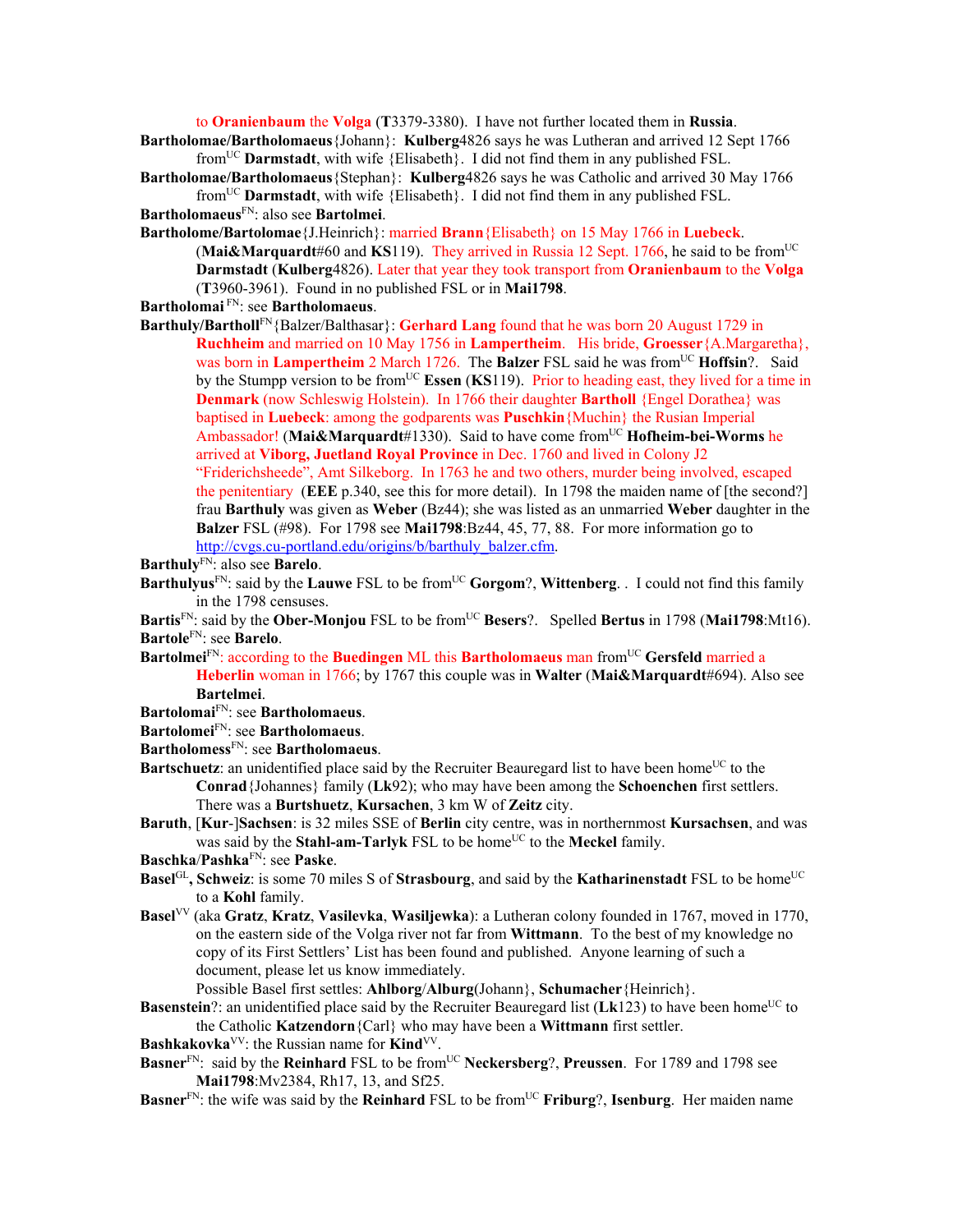was given as **Stadelmann** in 1798 (**Mai1798**:Rh17).

**Basrom** {Ludwig}: he and his wife **Herl** {Katharina E.} left<sup>UC</sup> **Laubach** near **Giessen** for Russia (**KS**119). I could not find them in any published FSL.

**Bass**<sup>GL</sup>: an unidentified place, said by the **Galka** FSL to be home<sup>UC</sup> to an **Egeus**? family.

**Bassenheim**GS: the **Waldbott** von **Bassenheim** family's home base was this small barony which occupied lands immediately surrounding Bassenheim town, some 5 miles W of **Koblenz** city as well as small areas around Schmitten in the highest Taunus Mountains, as well as a bit of land just W of **Usingen**. Their lands were sometimes also called the **Waldbott Barony**. For a very long period of time **Kurmainz** evidently held title to some or all of the **Walbott** von **Bassenheim** holdings. Bassenheim (no locality indicated) was said by the **Boregard** FSL to be home<sup>UC</sup> to the **Peterson** family. Said (no locality indicated) by the **Brabander** FSL to be home<sup>UC</sup> to a **Mueller** family. Said (no locality mentioned) by Kuhlberg to be home<sup>UC</sup> to the **Hamm** man who first settled in **Kano**. Said (no locality mentioned) by the **Neidermonjou** FSL to be home<sup>UC</sup> to

**(Baecker** {Johannes}. Said by the **Roethling** FSL to be home<sup>UC</sup> to a **Rupp** family. Said by the Recruiter Beauregard list (Lk77) to have been home<sup>UC</sup> to the **Schumann** {Heinrich} family who may have been **Wittmann** first settlers.

- **Basser**{A.Maria}: this widow of a **Pastel** left **Luzern** in 1778 to remarry in **Wittmann** (**Mai1708**:Mv1604); so is a probable first settler of **Luzern**.
- **Bassert**?{Adam}: said by the Recruiter Beauregard's list to have been from<sup>UC</sup> Orb and to have gone to **Luzern** in 1768 (**Mai1798**:**Lk**118) where they surely were among the **Luzern** first settlers. He may have been father to **Basser**{A.Maria}.
- **Bassinger**{Martin}: of **Worhd** was a witness at the wedding there of **Greiff**{J.Gg.} and **Meyer**{Margaret} on 10 April 1766 (**Mai&Marquardt**#769).
- Bast<sup>FN</sup>: said by the **Dobrinka** FSL to be from<sup>UC</sup> **Elbing, Preussen**.
- **Bast**<sup>FN</sup>: said by the **Katharinenstadt** FSL to be from<sup>UC</sup> **Alsfeld**, **Hessen**.
- **Bast**FN{no given names}: said by **KS**119 to have left Ulfa ner **Buedingen** for **Katharinenstadt**.
- **Baster**{Anna+4c}: **Kulberg**150 said this widow was fromUC **Gruenberg**. I did not find her or any obvious children in **T**, in any published FSL or in **Mai1798**.
- **Bastian**FN: said by the **Warenburg** FSL to be an orphan boy in the **Oestereich** household. I could not find him in Mai1798.
- **Bastian**FN: also see **Paustan**.
- **Bastron**<sup>FN</sup> {J.Ludwig}: said by the **Frank** FSL (#54) to be from<sup>UC</sup> **Bigens**(?), **Isenburg**. **Doris Evans** says this origin is confirmed as **Buedingen** in research done by Manfred Steinberger for Virginia West: the original colonist was born in **Buedingen** and his father had been a stocking weaver in **Offenbach**. The colonist's wife was **Lang**{Johanetta E.} from **Laubach**. Research done byAnneliese Micheiwski for the Frank Research Fund shows that the **Bastron**/**Pastron** family had been French Huguenot refugees and had been two or three generations in the **Offenbach** and **Buedingen** areas. For information on those earlier generations go to http://cvgs.cuportland.edu/origins/b/bastron\_frank.cfm. For 1798 see **Mai1798**:Fk60, 61, 92.
- **Batave?, Estines?:** an unidentified place and said by the **Franzosen** FSL to be home<sup>UC</sup> to a **Bruneau** family.
- **Batein**<sup>FN</sup>: said by the **Norka** FSL to be from<sup>UC</sup> **France** (no locality indicated). I cannot find them in the index to the 1798 censuses.
- **Baterie**<sup>FN</sup>: said by the **Franzosen** FSL to be from<sup>UC</sup> **Are**, **Frankreich**. I could not find this family in the 1798 Volga censuses.
- **Bath**<sup>FN</sup>: said by the **Krasnoyar** FSL to be from<sup>UC</sup> **Alsfeld, Darmstadt**.
- **Bathauer**FN{Kaspar}: said by the **Goebel** FSL #5 to be fromUC **Mainz** (no locality mentioned). **KS**119 and the **Buedingen** ML say this man married **Neuwirt**(**h**){Katharina E.} in 1766 (**Mai&Marquardt**#378). Later spelled **Batthauer** (**Mai1798**:Gb38).

Batschka<sup>GL</sup>: is now Bodani in the Vojvodina region of Serbia.

**Batt<sup>FN</sup>: said by the Dietel FSL to be from<sup>UC</sup> Gottenstein(?) area, [Hessen-]Darmstadt [Landgraviate].** Spelledn both **Batt** and **Bott** in 17908 (**Mai1798**:Dt17b and Fk29).

**Batt**FN: also see **Battin**, **Bott** and **Patt.** 

**Batthauer**: see **Bathauer**.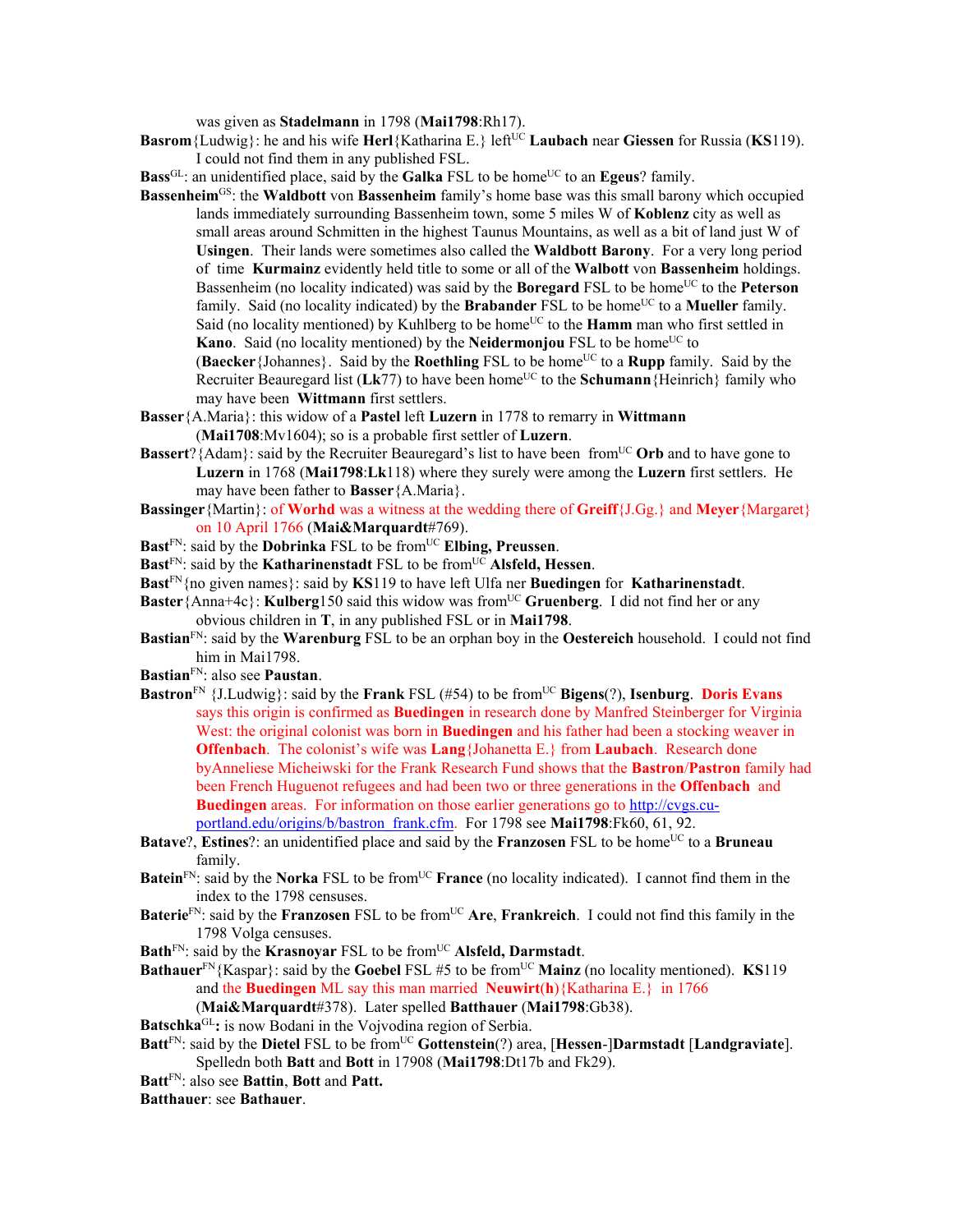- **Battin**<sup>FN</sup>: said by the **Norka** FSL to be from<sup>UC</sup> **Frankreich** (no locality mentioned). Spelled **Batt** in 1798 (Mai1798:Nr7).
- **Batz**<sup>FN</sup>{Johann}: said by**Kuhlberg2377** and the **Grimm** FSL to be from<sup>UC</sup> **Isenburg** (no locality or country identified).
- **Batz**<sup>FN</sup>{Heinrich}: said **Kuhlberg3709** and by the **Norka** FSL to be from<sup>UC</sup> **Isenburg** (no locality mentioned). Later spelled **Betz** (**Mai1798**:Nr98).
- Batz<sup>FN</sup>: said by the **Reinhard** FSL to be from<sup>UC</sup> Auerbach, [Kur-]Sachsen. For 1798 see **Mai1798**:Rh24.
- **Batzel/Patzler** FN{A.Magdalena}: married in **Luebeck** 15 May 1766 **Riemer**{Gottfried} (**Mai&Marquardt**#56). Not found in **Kulberg** rin **T**. By 3 Aug 1767 {Gottfried & Magdalena} with no children had settled at **Orlovskaya** FSL #42, he said to be from<sup>UC</sup> **Dessau** (no locality mentioned).Her maiden name was given as **Patzler** in 1798 (**Mai1798**:Or1). The family name was also spelled **Riemer** in 1798 (**Mai1798**:Or31,49).
- **Baude**FN: said by the **Lauwe** FSL to be from<sup>UC</sup> **Ravensburg**?, **Schwaben**. In 1798 the family name was given as **Baute** (**Mai1798**:Lw13).
- **Bauemtrog**FN: go to **Beintrog**.
- **Bauer**{A.Susanna}FN: a daughter of **Bauer**{Melchior} arrived in **Flensburg, Schleswig Royal Duchy** in May 1762 with the **Busch**{Jacob} household (**EEE** p.342, see this for more detail). Said by the **Balzer** FSL #19a in March 1766 to be an orphan woman in the **Busch**{Jacob} household. She probably died before the 1798 census.
- **Bauer**{Johannes}FN: said to be fromUC **Kaeferthal, Oberamt Manheim, Kurpfalz** he arrived at **Schleswig Royal Duchy** in May 1762 along with his parents {Melchior and Barbara} and siblings {Susanna Catharina, Hans Georg and Caspar}; they lived at #4 "Heins Hof" in Colony F9 "Magdalenenheide", Amt **Flensburg** but were required to leave in April 1765 (**EEE** p.342, see this for more detail). Said by  $KS120$  and the **Balzer** FSL #26 to be from<sup>UC</sup> **Kurpfalz** (no locality mentioned). For 1798 see **Mai1798**:Bz55 and 105.
- **Bauer** {Lud(e)wig}<sup>FN</sup>: a son of {Melchior} of the Reformed faith from<sup>UC</sup> **Kaeferthal** (just NE of **Mannheim** city), **Oberamt Mannheim, Kurpfalz** arrived at **Flensburg, Schleswig Royal Duchy** in May 1762, and with wife {Eva Margaretha} and 2 small children settled in August 1763 at #1 "Gruttschreibers Hof" in Colony F17 "Louisental", Amt **Flensburg**. After April 1765 they left for **Russia** (**EEE** p.342, see this for more detail). Said by **KS**120 and **Balzer** FSL #3 to be fromUC **Kurpfalz** (no locality mentioned). For 1798 see **Mai1798**:Bz102 and 107.
- **Bauer**(M. Margaretha}FN: **Bonner** proved she was baptized in, married **Leichner** in, and had her first children baptized in, **Lindheim**, [**Staden Ganerbschaft**] before the couple went to **Balzer**.
- **Bauer**<sup>FN</sup>: said by the **Bauer** FSL to be from<sup>UC</sup> **Erpel**, **Nassau**. For 1798 see **Mai1798**:Br25 and Dt63.
- **Bauer**FN{Christina}: married **Treudt**{J.Christoph} 11 March 1766 in **Buedingen** (**Mai&Marquardt**#404, **KS**161). Not listed in **T** or in **Kulberg**. By 1775 they had settled in **Beideck** (1775 census #54).
- **Bauer**<sup>FN</sup>: said by the **Belowescher Kolonien** FSL to be from<sup>UC</sup> **Erbach** (no locality mentioned). A **Friedberg** ML says this man of **Gadern, Erbach** married in 1766 a Nild woman from<sup>UC</sup> **HohenSolms**.
- **Bauer**FN{Friedericka}: this woman was listed as frau **Teske** in the **Bergdorf** census (**KS**:669) with no origin; the **GCRA** proved her origin in **Muehlausen-an-der-Enz**, **Vaihingen** [**Amt**], **Wuerttemberg**, using **FHL** 1,184,988. See their book for detail.
- **Bauer**FN{Adam}: **KS**119 says he was fromUC **Geroldshofen** near **Wuerzburg** and married in **Woehrd Horpf**{Katharina} (daughter of {Hans} of<sup>UC</sup> **Edesheim** near **Kreiensen**) before leaving for<sup>UC</sup> **Boaro**. A **Woehrd** ML says he was son of the deceased {Hanns Georg} and married {Catharina} (the widow of **Harpf**{Hans} (a day laborer from **Edersheim-am-Main**) on 6 May 1766; both man and wife were Catholic (**Mai&Marquardt**#794). Einwanderrung IV:371 says they arrived on the Volga on 3 Aug. 1767. I do not know in what colony they were settled.
- **Bauer**FN{Andreas&Margaretha}: said by **KS**120 and the **Boaro** FSL #60 to be fromUC **Woerliz, Dessau**. For 1798 see **Mai1798**:Bx24, 28 and 45, Mv2614(1789), and Zg37. **Mai&Marquardt**#1051 suggests that he was in Galka #50 in 1798; however that {Andreas} seems to have been in the **Galka** FSL #46 and so is unlikely to have also been in **Boaro** at the same time.
- **Bauer**<sup>FN</sup>: said by the **Brabander** FSL to be from<sup>UC</sup> **Neuburg**, **Kurpfalz**. For 1798 see **Mai1798**:Bn23.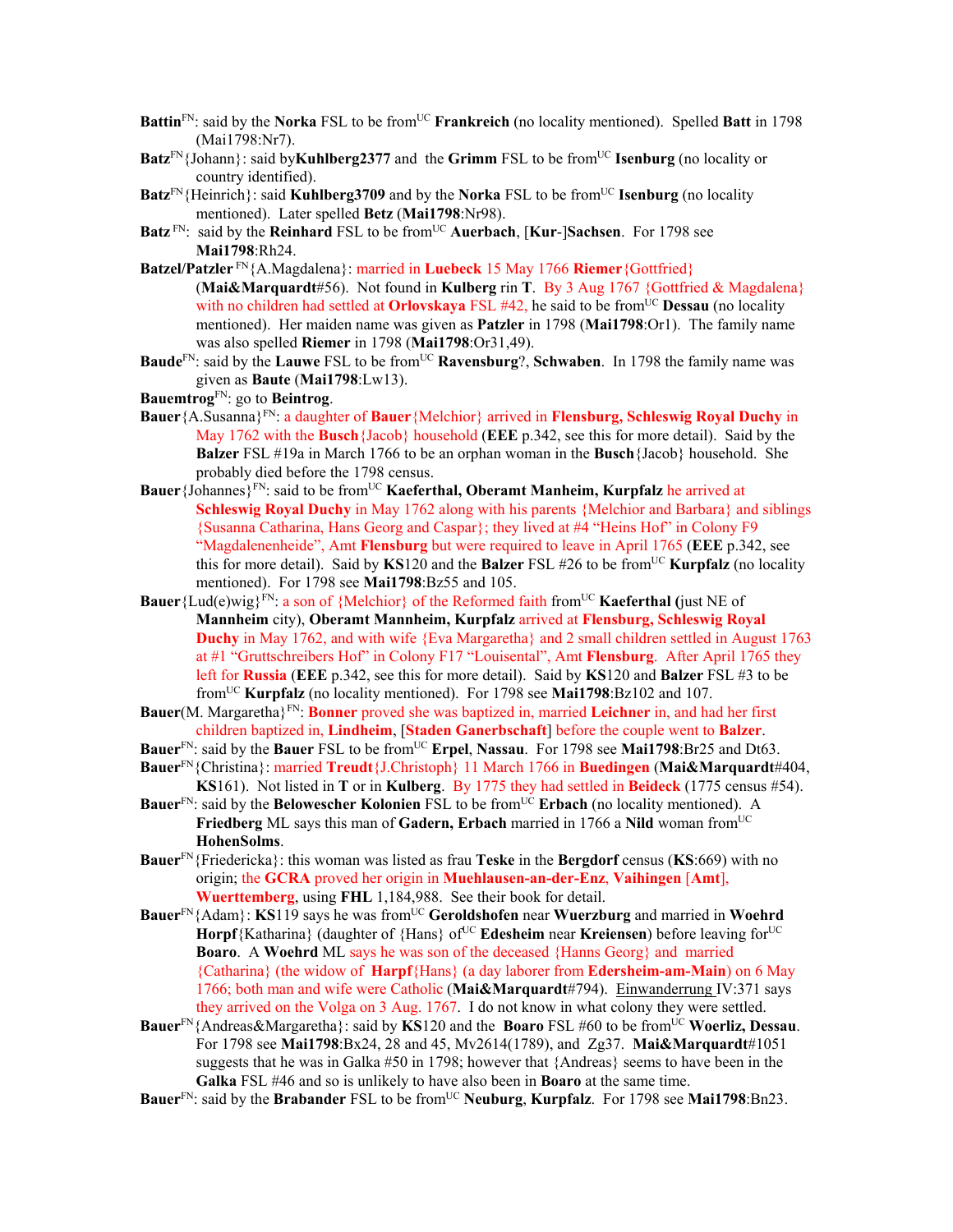**Bauer** FN: said by the **Dehler** FSL to be from<sup>UC</sup> **Neustadt**, **Kurmainz**.

- **Bauer**FN{Georg Michael}: a Lutheran who according to **EEE** arrived in **Flensburg**, **Schleswig Royal Duchy** fromUC Adelshofen [which was 23 km W of **Heibronn** city centre], Herrschaft von Graf von Neipperg Ritterlicher Kanon Kraichgau, Schwaebischer Ritterkreis in June 1762 with wife Susanna and 2 children; they left Denmark sometime after May 1764 (**EEE** p.341, see this for more detail). Said by the **Doenhof** FSL #33 to be from<sup>UC</sup> **Kurpfalz** (no locality mentioned).
- **Bauer**FN{Wilhelm}: a Lutheran who according to **EEE** was a son (sic?) of {Georg Michel} and arrived in **Flensburg, Schleswig Royal Duchy** from<sup>UC</sup> Adelshofen [which was 23 km W of **Heibronn** city centre], Herrschaft von Graf von Neipperg Ritterlicher Kanon Kraichgau, Schwaebischer Ritterkreis in July 1762 with wife Susanna and 2 children; they left Denmark sometime after May 1764 (**EEE** p.341, see this for more detail). Said by the **Doenhof** FSL #35 to be fromUC **Kurpfalz** (no locality mentioned). [I think he was brother to  ${G.Michael}$  since he was reported in **Doenhof** to be 21 when {G.Michael} was reported as  $33-35 -$  ed.]
- **Bauer**<sup>FN</sup> {J.Jakob}: said by the **Frank** FSL to be from<sup>UC</sup> **Kirschbach**(?), **Erbach**. **Gieg1** proved that this was **Pfirschbach**, **Breubach Condominium**. This man had been born in **Nieder-Kinzig**, was a shepherd at **Annelsbach**, married **Schmidt**{E.Katharina} in **Hoechst**, and had children born in **Pfrischbach** and **Ober-Kinzig**, all in the **Breubach Condo**. They and their children are recorded in the **Frank** FSL (#96), the parents names therein: **Bauer**{Johannes and Elisabeth}.
- **Bauer**FN this woman, daughter of the previous entry, born in **Pfrischbach**, married **Schork** before immigrating to **Frank** (**Gieg1**).
- **Bauer**FN{J.Simon}: his first wife evidently died about 1759. Son {J.Christoph} was born to him and his [2nd] wife **Krueger**{M.Susanna} 12 May 1766 in **Luebec**k; **Treut**{J.Christoph} was a godparent (**Mai&Marquardt**#1289). On 4 July 1766 this couple arrived in **Russia** with 6 children, including son [J.Christoph} in tow, the father being said to be from **Linden** (**Kulberg**2265). Not listed in **T**. By July 1767 they had settled with 4 of those children (evidently the eldest daughter had died or married and that youngest son had died) in **Galka** FSL #46 which said he was from<sup>UC</sup> **Lind**, **Oesterreich**. In For 1798 see **Mai1798**:Gk21 and 50.
- **Bauer**FN{Jakob}: said by the 1816 **Glueckstal** census (**KS**:675, 215) to be from **Schwaikheim**, **Waiblingen** [**Amt**], **Wuerttemberg**. However, using **FHL**(1,187,017), the **GCRA** proved origin **Enzberg**, **Maulbronn** [**Amt**], **Wuerttemberg**. See the **GCRA** book for more details.
- **Bauer**FN{Alexander}: said by **KS**:215 to be from **Muehlhausen**, **Vaihingen** [**Amt**], **Wuerttemberg**. The **GCRA** verified that origin, using **FHL** 1,184,988, and found him in **Glueckstal**. See their book for detail.
- **Bauer**FN: **Curt Renz** has found the church records for this **Hoffnungstal, Bessarabia**, family in **Zell, Esslingen Oberamt, Wuerttemberg**. Stumpp, p.523, says they arrived in Russia in 1816.
- **Bauer**FN: said by the **Kamenka** FSL to be fromUC **Pressburg.**
- **Bauer**<sup>FN</sup>: Herr **Bauer** was said by the **Koehler** FSL to be from<sup>UC</sup> **Binau**, and his frau's maiden name was given as **Staud** (no origin given).
- **Bauer**FN: said by the **Kolb** FSL to be fromUC **Erbach, Falkenstein**.
- **Bauer**{Baltzer/Baltasar}: his wife was **Schneidmuehl**{A.Dorothea} and their daughter {A.Maria} was baptized in **Luebeck** on 28 May 1766 (**Mai&Marquardt**#1293). By July 1767 they had settled in **Krasnovar** FSL #23 which said he was from<sup>UC</sup> **Isenburg-Birstein** (no locality indicated). By 1798 they were in **Krasnoyar** with a son and 2 grandchildren (Mai1798:Ks25).
- **Bauer**FN: said by the **Krasnoyar** FSL to be fromUC **Wetgra**(?), **Isenburg**.
- **Bauer**FN: said by the 1798 **Laub** census to be the maiden name of frau **Eberlein** (**Mai1798**:Lb23).
- **Bauer**<sup>FN</sup>: said by the **Leichtling** FSL to be from<sup>UC</sup> **Alzey** (no locality mentioned).
- **Bauer**FN: said by the **Louis** FSL to be fromUC **Bernkastel**, **Kurtrier**. See **Hild** of **Louis**.
- **Bauer**FN: said by the **Louis** FSL to be fromUC **Frauenberg**, **Lothringen**.
- **Bauer**{Adam}: said by the Recruiter Beauregard's list to have been from<sup>UC</sup> Orb, [**Kurmainz**] (Lk113). He married **Froedin**{A.Catharina} on 29 June 1766 in **Rosslau** (**Mai&Marquardt**#1037, **KS**120 & 129). For 1767 see **T**4837-4838. They were in **Luzern** in 1798 (**Mai1798**:Lz15) and no earlier colony is indicated; so was likely one of **Luzern**'s first settler couples. For a possible 1798 see **Mai1798**:Lz31?. A son may have moved to **Wittmann** in 1789 (**Mai1798**:Mv1614, Wm20).
- **Bauer**{Johann}: said by the Recruiter Beauregard's list to have been fromUC **Orb**, [**Kurmainz**] and to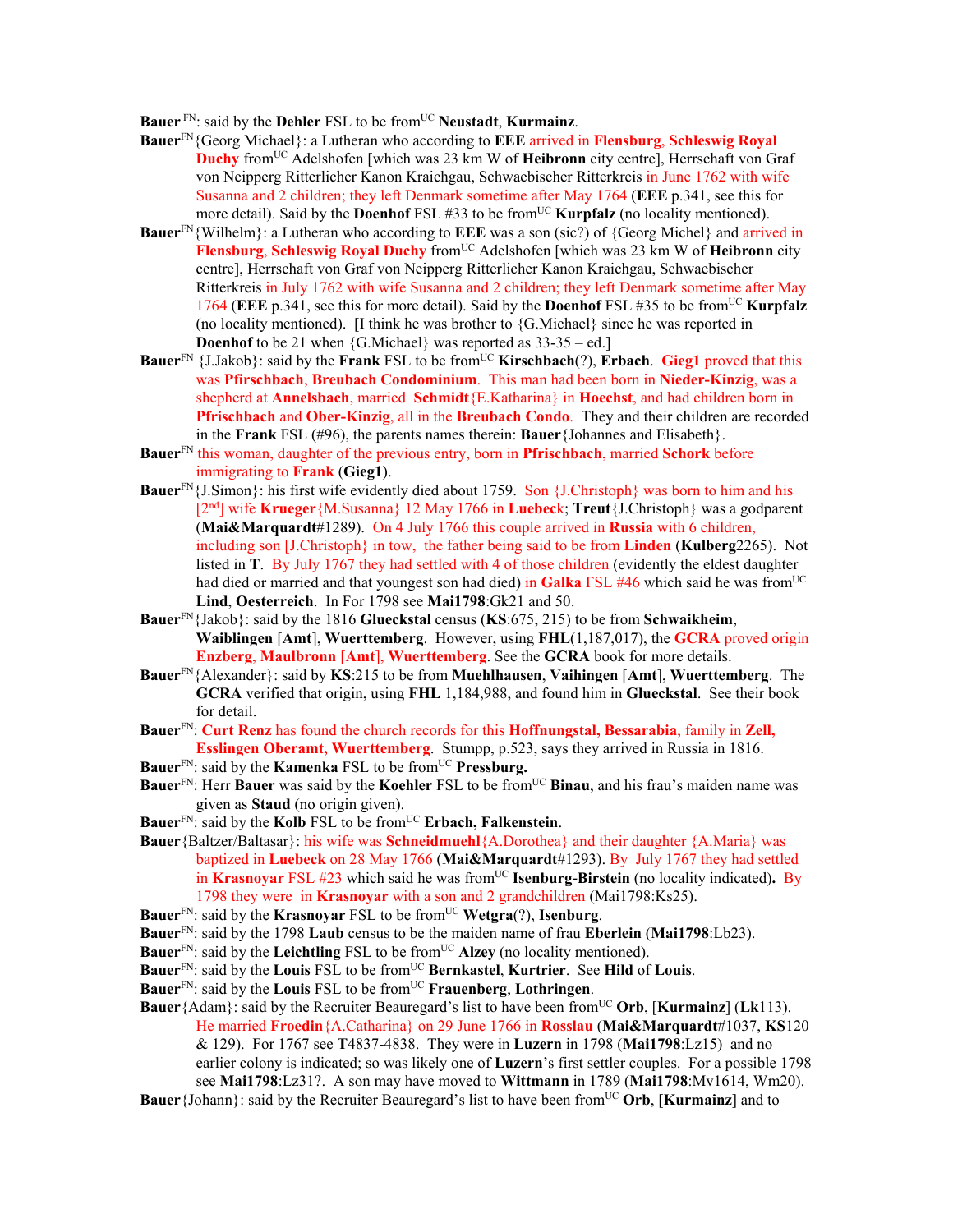have moved to **Luzern** in 1768 (**Lk**64), which would make this couple a **Luzern** first settler couple. For 1767 see **T**4828-4829. A daughter moved in 1778 from **Luzern** to marry in **Zug** (Zg6). For 1798 see **Mai1798**:Lz21, 9 and maybe 31, and Om4.

- **Bauer**{J.Jacob}: said by the Recruiter Beauregard's list to have been fromUC **Orb**, [**Kurmainz**] and to have moved to **Luzern** in 1768 (**Lk**114). For 1767 see **T**4834-4835. One daughter moved to **Katharinenstadt** to marry in 1796 (**Mai1798**:Mv1623, Ka93) and one to **Zug** in 1797 (Mv1425, Zg5).. For a possible 1798 see **Mai1798**:Lz31?. A son may have moved to **Wittmann** in 1789 (Mv1614, Wm20).
- **Baur/Bauer**{Sophia}: a **Mariental** daughter of {Dionynsii} and wife of

**Martis/Mertes/Mertz**FN{Heinrich} (**LDS films** #585833 and **Mai1798**:Mt68).

- **Bauer**FN: said by the **Messer** 1798 census to be the maiden name of frau **Betz** (**Mai1798**:Ms33).
- **Bauer**FN: said to have married in 1766 the **Glueck** man who settled in **Neidermonjou**; she died enroute to Russia (**Mai&Marquardt**#77).
- **Bauer/Baur**{J.Adam}: this son of Bauer/Bajer?{Johannes} from<sup>UC</sup> the **Hessen-Darmstadt Landgraviate** arrived in **Fridericia**, Juetland Royal Province in Nov. 1760; he with his wife and 2 children lived in Colony J3 "Friderichsmose", Amt Silkeborg and were last recorded in **Denmark** in Jan. 1765. They are in **Neu-Saratowka**-bei-St.Petersburg parish records.
- **Bauer**FN{Georg/J. Bernard}: Lutheran fromUC **Bretten Amt, Kurpfalz,** arrived in **Schleswig** city, **Schleswig Royal Province** in May 1761. With wife and 3 children he left their Danish Colony after Jan. 1765. They were later in the parish records of **Neu-Saratowka** colony nearSt.Petersburg (**EEE** p.341, see this for more detail).
- **Bauer**{Margarete/Margaretha}: married **Glueck**{Johannes aka J.Andreas?} on 12 June 1766 in **Luebeck** (**Mai&Marquardt**#77 and **KS**130). On 8 Aug 1766 they arrived in **Russia** (**Kulberg**#3989). **T**5122 said she died on route to **Saratov**. The **Niedermonjou** FSL #63 in August 1767 has him with a new wife  ${Christina}$  and says he was from<sup>UC</sup> **Magdeburg**.
- **Bauer**<sup>FN</sup>{Georg}: said by the **Norka** FSL to be from<sup>UC</sup> **Isenburg** (no locality mentioned). In 1798 the wife's maiden name was given as **Krohl** (**Mai1798**:Nr70), for other possible 1798 also see (Nr21 and 168).
- **Bauer**FN{Georg,Katharina}: the **Norka** FSL says these orphans of Georg Bauer were living in the **Baecker**{J.Philipp} household. For 1798 see **Mai1798**:Nr128 and perhaps 21.
- **Bauer**FN{Jacob}: said by the **Norka** FSL to be from<sup>UC</sup> **Isenburg** (no locality mentioned). In 1798 the wife's maiden name was given as **Weber** (**Mai1798**:Nr55), for other possible 1798 also see (Nr21 and 168).
- **Bauer**FN{Thomas}: the **Norka** FSL says this orphaned son of Thomas Bauer was living with an Isenburger **Weigandt** family. For 1798 see **Mai1798**:Nr104 and perhaps 21.
- **Bauer**<sup>FN</sup>: said by the **Orlovskaya** FSL to be from<sup>UC</sup> **Bayreuth** (no locality mentioned).
- **Bauer**FN: said by the **Orlovskaya** FSL to be fromUC **Fuerth**.
- Bauer<sup>FN</sup>: said by the **Paulskaya** FSL to be from<sup>UC</sup> **Neumann**?, **Pfalz**.
- **Bauer**FN: said by the **Rosenheim** FSL to be from<sup>UC</sup> **Beerleite**?, **Wien**, [Austria]. He surely had died prior to the 1798 Volga censuses.
- **Bauer**{August}<sup>FN</sup>: said by the **Schaefer** FSL to be from<sup>UC</sup> **Winterbach**, [Pfalz-]Zweibruecken [Duchy]. For 1798 see **Mai1798**:Sf19 and possibly Sf11?
- **Bauer**{Conrad}<sup>FN</sup>: said by the **Schaefer** FSL to be from<sup>UC</sup> **Winterbach**, [Pfalz-]Zweibruecken [Duchy]. For a possible 1798 see **Mai1798**: Sf11?
- **Bauer**{Conrad}<sup>FN</sup>: his wife was said by the **Schaefer** FSL to be from<sup>UC</sup> **Mannheim**, **Kurpfalz**.
- **Bauer**{J.Peter}<sup>FN</sup>: said by the **Schaefer** FSL to be from<sup>UC</sup> **Winterbach**, [Pfalz-]Zweibruecken [Duchy]. For 1794 and 1798 see **Mai1798**:Mv2526,Sf3 and Gf6.
- **Bauer**<sup>FN</sup>: said by the **Schuck** FSL to be from<sup>UC</sup> Ladenburg, [Kurpfalz]. For 1793 and 1798 see **Mai1798**:Mv2640,Su8,9,12,Pf10,Rt21.
- **Bauer** FN{J.Melchior}: this Lutheran from<sup>UC</sup> **Wimpfen** (2 km NNW of **Oberreisesheim)** arrived in **Flensburg, Schleswig Royal Duchy** in June 1762; he, his wife and 2 children settled at #34 Colony G18 "Neuboerm", Amt Gottorf, then left in June 1764 for **Russia** (**EEE** p.341, see this for more detail). Said by the **Shcherbakovka** FSL #16 to be from<sup>UC</sup> Obereisesheim?. For 1795, 1796 and 1798 see **Mai1798**:Mv2769, 2775, Ho14, 37 and Sv26.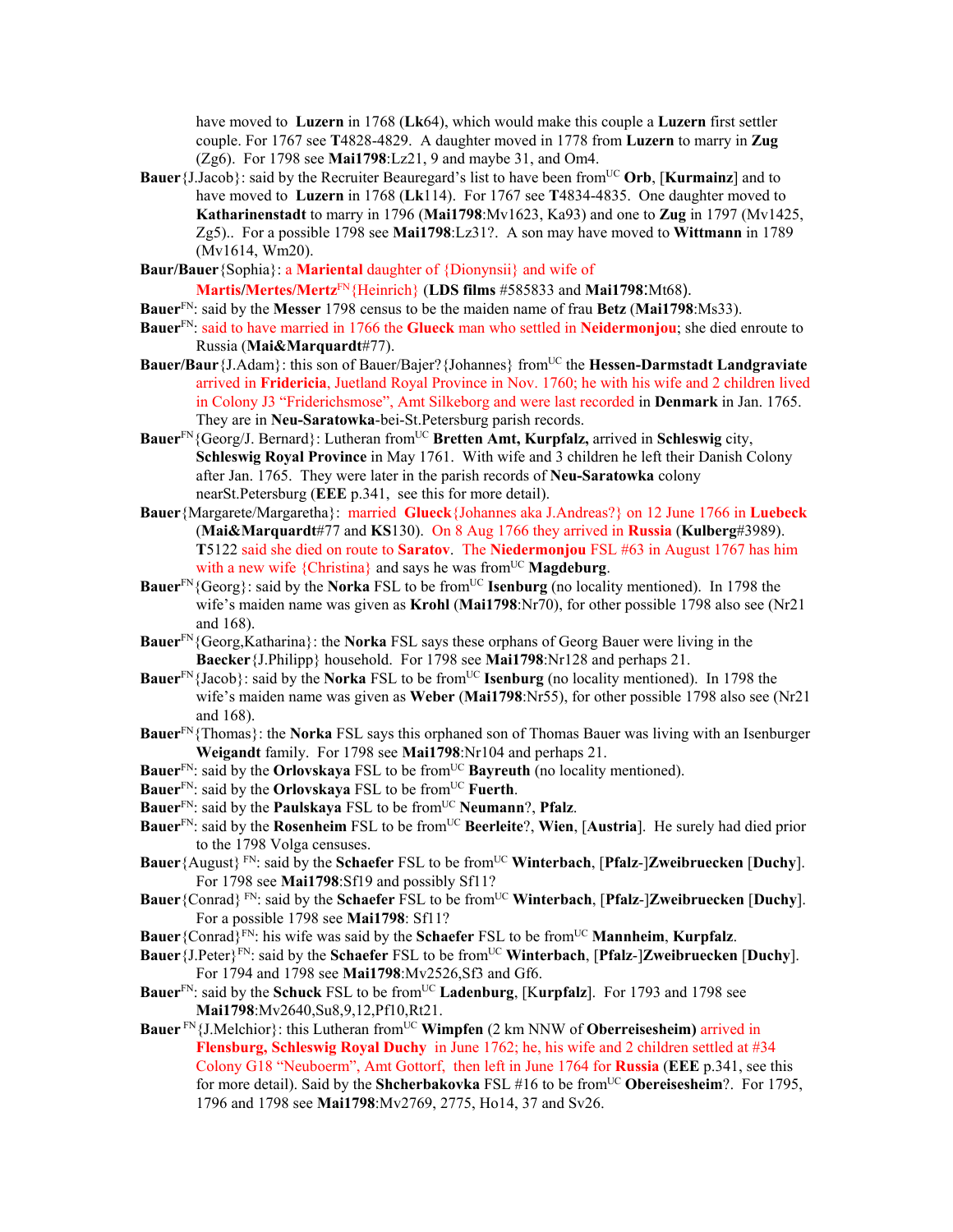- **Bauer**{Cunigunde}: she was listed in the 1798 **Seelmann** census (Sm36) and may have been a widow but I could not find him in any FSL.
- **Bauer**{Mattias}: he was in the 1798 **Zug** census but was too young to be in an FSL; Bauer otherwise was not a **Zug** family name.
- **Bauer**{Adam}: **KS**120 says he left **Dudenrod** near **Buedingen** to go to Russia. I have been unable to find him in any published FSL.
- **Bauer**{A.Barbara}: daughter of {Johannes} from **Hutten** on 22 July 1766 in **Schlitz** married **Faber**{J.Caspar} son of {Ulrich} from **Duengen** (**Mai&Marquardt**#736. I have been unable to find them in any published FSL. Not in **Kulberg**, **T** or **KS**.
- **Bauer**{A.Margaretha}: **Bill Pickelhaupt** says he found her origin but could not find her in **Russia**.
- **Bauer**{Johann}: **KS**:82 and 120 say this catholic party of 3 from<sup>UC</sup> **Hungary**, in 1764 was sent on to the **Saratov** area as part of the group of colonists transported under the command of Captain Paykul and Cornet Rehbinder. I have not found him in any published FSL.
- **Bauer**{Johannes}: from<sup>UC</sup> **Etzen-Gesaess** near **Erbach** and wife **Schmidt**{E.Katharina} left for Russia. No date given and I could not find this couple in any published FSL.
- **Bauer**{M.Magdalena}: married **Callebach**{Matthaeus} in **Luebeck** on 9 June 1766 (**Mai&Marquardt**#169). I did not find them in **Kulberg**, **T** or **KS**.
- **Bauer**{Wilhelm}: this musician son of {J.Matth.} Bauer a day laborer in **Langenreuth** near **Pegnitz** on 7 May 1766 in **Woehrd** married {A.Margaretha] (**Mai&Marquardt**#801, **KS**119). I could not find this Catholic couple in any later record.
- **Bauer/Bauers**: this unnamed begger widow living somewhere in **Anhalt-Dessau** indicated and intention of going to **Russia** along with 9 others also unnamed according to **Anhalt-Dessau** archives of 1764-68 (**Mai&Marquardt**#1050). Listed in **KS**120.
- **Bauer**{Johann & Elisabeth}: they were godparents at the baptism of a daughter of **Bahrt**{{Johann} and wife **Bens**{Elisabeth} on 2 June 1766 in **Luebeck** (**Mai&Marquardt**#1295). They may have been **Bauer** {Johannes} from<sup>UC</sup> **Gadern, Erbach County** and **Nild** {Elisabeth} from<sup>UC</sup> **Hohenlohe** who married on 6 May 1766 in **Friedberg** (**Mai&Marquardt**#338). That couple arrived in **Russia** on 25 July 1766 and was assigned to the **Belowesch** colonies (**Kulberg**2753 and page 24). However **T**5542 & 5543 seems to indicate they actually took transport to the **Volga**. They are not in the **Belowesch** FSL but so far I have not identified them in a published **Volga** area FSL
- **Bauer**FN: also see **Baumann** and **Bour**.
- **Bauer**<sup>VV</sup> (aka **Karamyshevka, Karamyschewka**) is a mostly Lutheran German village on the western side of the Volga. Its FSL is now published in Pleve, Einwanderung …, vol.I, pp. 115-130. According to this, the first settlers were from the following places with the family names shown here in parens. The number with the name is their household number in the FSL: from **Alzey**, **Kurpfalz**: (**Mauer**38);
	-
	- from **Biebelsheim**, **Kurpfalz**: (**Buechner**22);
	- from **Braunsweig** [**Duchy**]: (**Pepper**/**Beb**/**Pep**/**Pepe**/**Peps**44);
	- from **Burgwedel**, **Holstein** [**Duchy**]: (**von Anben**17);
	- from **Crumstadt**, **Hessen-Darmstadt** [**Landgraviate**]: (**Wiener**8);
	- from **Degerlet**(?), **Wittenberg**: (**Hohl**39);
	- from **Dierbach**, [**Pfalz**-]**Zweibruecken** [**Duchy**]: (**Wagner**51);
	- from **Dornburg**, **Mecklenburg** [**Duchy**]: (**Stieben**26);
	- from **Eisweiler**, [**Pfalz**-]**Zweibruecken** [**Duchy**]: (**Schreimann**/**Schreiner**23a);
	- from **Erpel**, **Nassau**: (**Bauer**5);
	- from **Erzenhausen**, **Kurpfalz**: (**Baum**2);
	- from **Etingen**, **Magdeburg** [**Duchy**]: (**Lissau**16);
	- from **Flieth**, **Etling**: (**Krieg**/**Krieger**4);
	- from **Fraenkisch-Crumbach**, [**Rodenstein Barony**]: (**Miller**/**Eitemueller**1);
	- from **Geddelsbach**, **Loewenstein**: (**Fertig**42);
	- from **Gross-Bieberau**, [**Hessen**-]**Darmstadt** [**Landgraviate**]: (**Erhart**/**Erhard**/**Engard**35); from **Gross-Ellingen**(?), [**Kur**-]**Sachsen**: (**Rener**/**Renar**?/**Renz**55 and possibly **Schlege**55a);
	- from **Hamburg** [**Imperial City**]:(**Schmidt**31 and possibly **Kritt**?31a);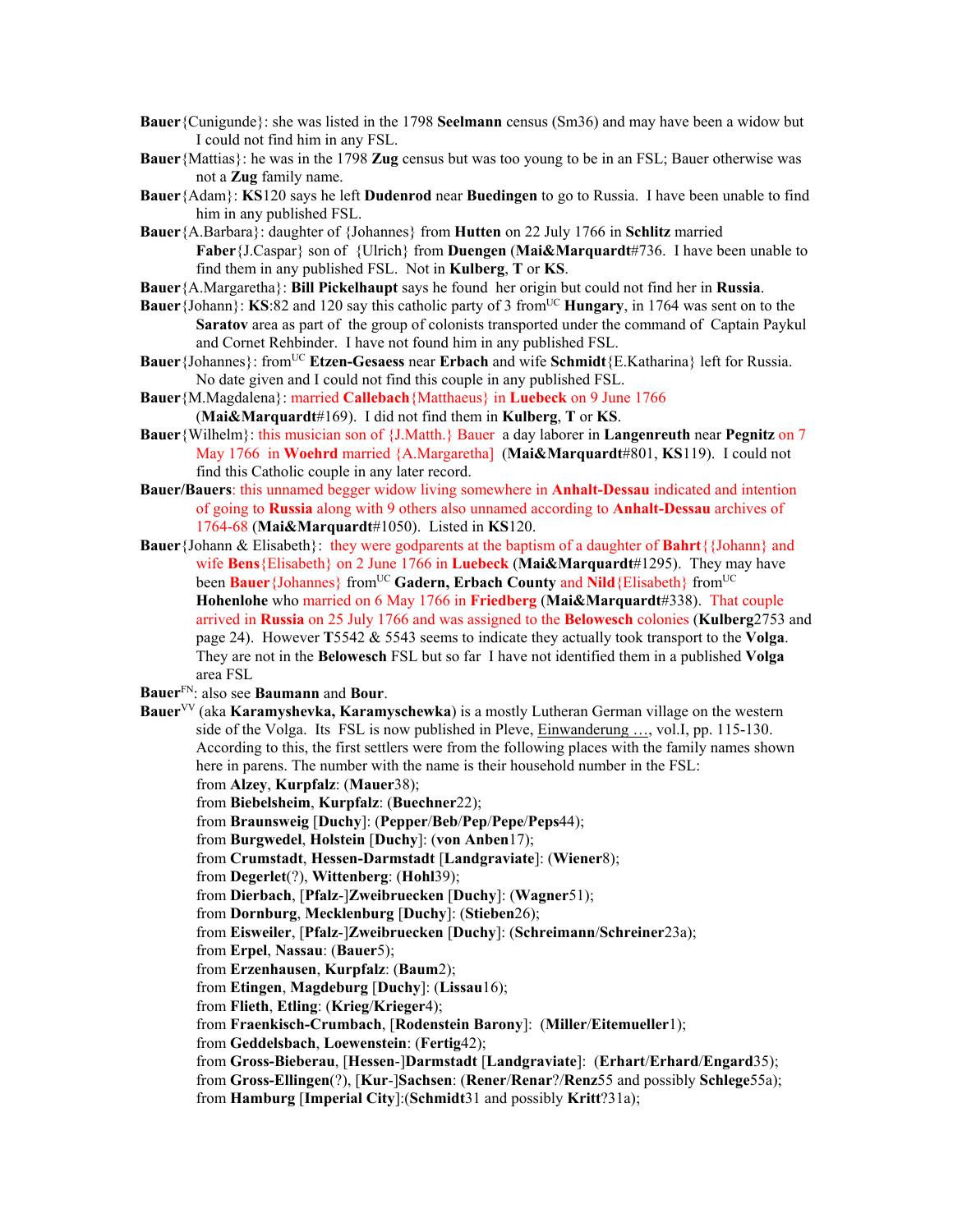from **Hessen-Kassel** [**Landgraviate**]: (**Mueller**28);

from **Holstein** [**Duchy**]: (**Mueller**43);

from **Kersary**(?), **Nassau**: (**Schlund**/**Schlump**36);

from **Kiel**, **Holstein** [**Duchy**]: (**Witt**?14);

from **Kuenhausen**, [**Kur**-]**Sachsen**: (**Gussfeld**?47);

from **Kunsonheim**(?), **Wittenberg**: (**Schlotterbeck**46);

from **Kirchberg**, **Hessen** [**Landgraviate**]: (**Ferber**/**Faeber**6);

from **Kollmar**, **Elag**(?): (**Matle**?/**Martell**??13);

from **Luebeck**: (**Jorgens**41, **Wilhelm**24);

from **Meimers**, [**Kur**-]**Sachsen**: (**Abel**?27);

from **Meisenheim**, **Kurpfalz** [**Mettenheim, Wartenberg County**]: (**Ranert**/**Rahnert**25, **Reichel**16a);

from **Meisenheim**, **Wittenberg** [**Mettenheim, Wartenberg County**]: (**Fischer**50a, **Reichel**50);

from **Michelstadt**, **Kurpfalz**: (**Heninger**/**Henninger**37 and possibly **Kohlmer**37a);

from **Neiderheimstadt**(?), [**Hessen**-]**Darmstadt** [**Landgraviate**]: (**Ogel/Ockel**12);

from **Neilesheim**(?), **Wittenberg**: (**Gruenmeier**49);

from **Neustadt**, **Bayreuth** [**Margraviate**]: (**Conrad**48);

from **Oberdorf**(?), **Elsass**: (**Wolf**29);

from **Poltnitz**, **Mecklenburg** [**Duchy**]: (**Schroeder**30);

from **Punscht**(?), [**Hessen**-]**Darmstadt** [**Landgraviate**]: (**Kordelje**?/**Kordilye**52);

from **Rederank**, **Mecklenburg** [**Duchy**]: (**Esler**15);

from **Reichelsheim**, **Erbach** [**County**]: (**Blumenstein**/**Blumenschein**10, **Derr**/**Doerr**11);

from **Reval**, **Estland**: (**Remler**18);

from **Schleiz**, [**Kur**-]**Sachsen**: (**Axt**23);

from **Schoenfeld**, **Kurpfalz**: (**Klein**7);

from **Schuerfeld**, **Kurpfalz**: (**Roth**15a);

from **Stahlberg**, **Leiningen** [**County**][?]: (**Jung**32, **Lens**?/**Lenz**33, **Stetenger**/**Stettinger**54);

from **Tolarn**(?), **Schweden**: (**Hellrut**?/**Hellroth**21);

from **Treto**(?),**Holstein** [**Duchy**]: (**Kratz**/**Krantz**40);

from **Walldorf**, **Kurpfalz**: (**Mohr**/**Moor**45);

from **Weiterstadt**, [**Hessen**-]**Darmstadt** [**Landgraviate**]: (**Klingerstein**9);

from **Welkenbach**, **Kurpfalz**: (**Burg**/**Berg**??17a);

from **Werthe**(?) [**Wersau**], [**Hessen**-]**Darmstadt** [**Landgraviate**]: (**Becker**34);

from **Wiebelsheim**, **Kurpfalz-Leiningen** [sic?]: (**Vogt**20);

from **Winterburg**, **Kurpfalz**: (**Hohl/Gol**3);

from **Wittenberg**, **Kurpfalz [Mettenheim, Wartenberg County]**: (**Reis**/**Renz**53);

from [**Pfalz**-]**Zweibruecken** [**Duchy**]: (**Fruehauf**19).

Bauerbach<sup>GL</sup>: see Amorbach.

**Bauerle**FN: arrived in South Russia in 1819, later settled in **Gueldendorf, Odessa**; family records found by **Curt Renz** in **Ettmannsweiler, Nagold Oberamt, Wuerttemberg**.

**Bauers**: see **Bauer**.

**Bauert**: see **Bauer**.

**Bauer/Bauert**{J.Tobias/Thobias}: married **Kueffer{**A.Margaret(h)a} on 14 May 1766 in **Luebeck** 

(**KS**120, **Mai&Marquardt**#150). They arrived in Russia on 10 August 1766 (**Kulberg**4440). I could not find them in any published FSL, in **T** or in **Kulberg**.

Bauk<sup>FN</sup>: said by the **Katharinenstadt** FSL to be from<sup>UC</sup> **Anhalt-Zerbst** (nolocality mentioned).

- **Baum**?FN: said by the **Anton** FSL to have come directly from<sup>UC</sup> from service in **French Army**. Volz indicated Hessen origins for this family. Spelled **Baum** in 1798 (**Mai1798**:An32, 33, 48, and Dh38 when frau Baum's maiden name was give as **Lamig**?.
- **Baum**<sup>FN</sup>: said by the **Bauer** FSL to be from<sup>UC</sup> **Erzenhausen**, **Kurpfalz**. I could not find them in **Mai1798**es.

**Baum**FN said by the **Frank** FSL to be fromUC **Ebergi**(?), **Hessen-Darmstadt**.

**Baum**<sup>FN</sup>: said by the **Galka** FSL to be from<sup>UC</sup> **Windesheim**, **Mittelpfalz**. For 1792 see **Mai1798**:Mv672.

**Baum**FN: listed by the 1816 **Glueckstal** census (**KS**:675, 217) with no origin. Later spelled **Zumbaum**.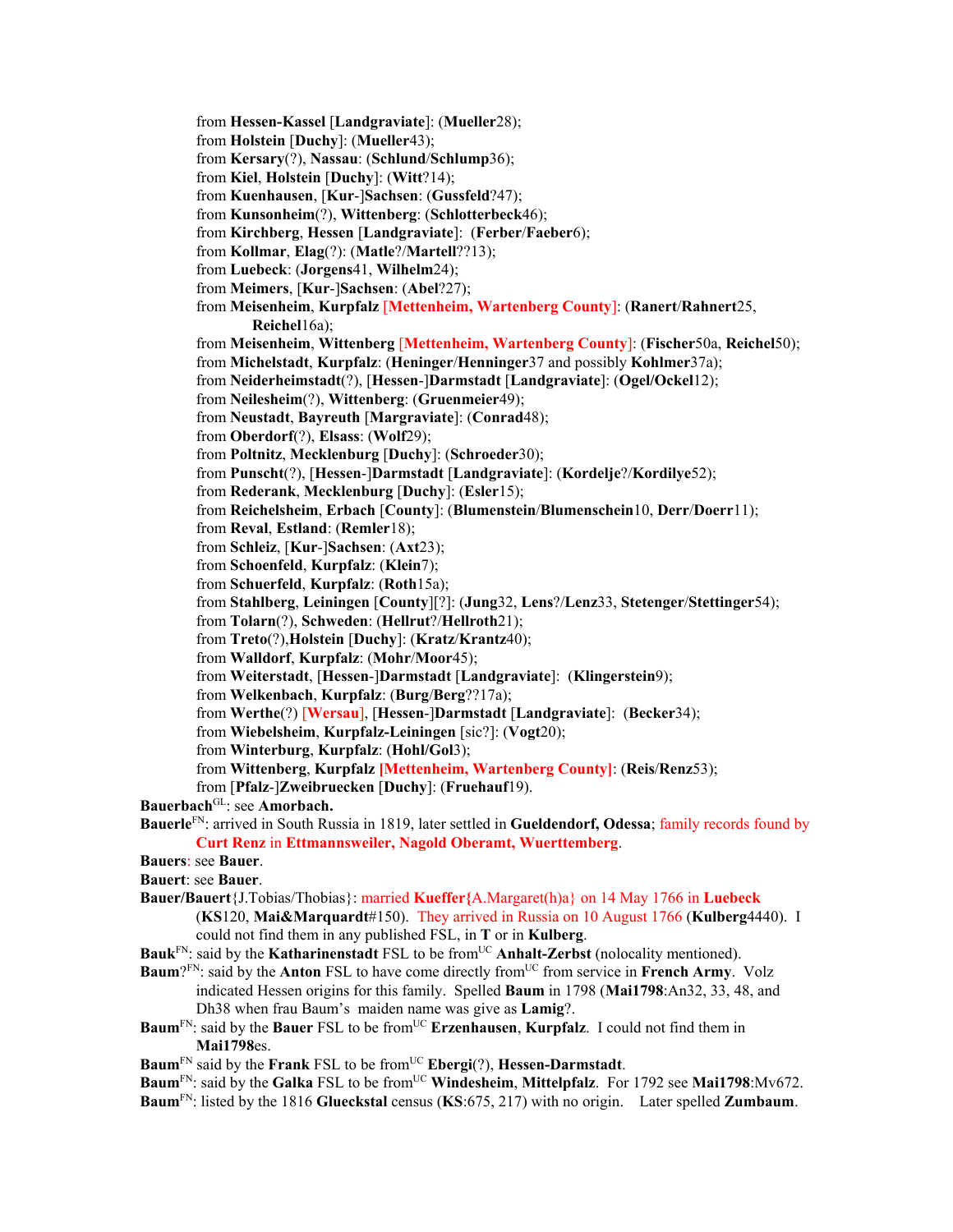**Baum**FN**:** was the village mayor in 1767 and said by the Pleve version of the **Jagodnaja Polyjana** FSL to be from<sup>UC</sup> **Womtag**(?), Laubach. Said by the Kromm version to be either from<sup>UC</sup> Lombach, **Wuerttemberg** or fromUC **Mohnbach, Hanau County**.

**Baum**<sup>FN</sup>: said by the **Kukkus** FSL to be from<sup>UC</sup> **Zeiskam**, **Kurmainz**.

**Baum**<sup>FN</sup>: said by the **Paulskaya** FSL to be from<sup>UC</sup> **Kuttendorf**?.

- **Baum**<sup>FN</sup>: said by **KS**120 to have left<sup>UC</sup> **Wohnbach** near **Friedberg** to go to Russia. I have not been able to find them in any published FSL.
- Baum<sup>VV</sup>: an alternative name for **Jagodnaja Poljana**<sup>VV</sup>.
- **Bauman**FN: see **Baumann**.
- **Baumann**FN{Charlotta}: she married **Stein**{Carl F.} in **Luebeck** on 16 June 1766 (**Mai&Marquardt**#87 and **KS**159). On 10 August 1766 they arrived in **Russia**, he said to be from<sup>UC</sup> Dresden (**Kulberg**4436). I did not find them in **T**. But by Aug 1767 they had settled in **Boaro** FSL #115 which said he was fromUC **Dresden**, [**Kur**-] **Sachsen**.
- **Baumann**<sup>FN</sup> {Franz}: said by the **Boregard** FSL to be from<sup>UC</sup> **Boregard** FSL to be from<sup>UC</sup> **Nieheim** with a **Zizel**? orphan boy in the household. The 1798 **Boregard Bischofsheim**.
- **Baumann**<sup>FN</sup>{Friedrich}; said (no locality mentioned) by the census gives the wife's maiden name as **Kupe**? (**Mai1798**:Bo37).
- **Baumann**FN: listed by the 1816 **Glueckstal** census (**KS**:677, 217) with no origin.
- **Baumann**FN: she was the 2nd wife of Friedrich **Weiss** of the 1858 **Glueckstal** census (**#**52),and was proven, using **FHL**#1,195,516, to be from **Erbstein**, **Marbach** [**Amt**], **Wuerttemberg**. See the **GCRA** book for more.
- **Baumann**<sup>FN</sup> {Bernhard(t)}: said by **Kuhlberg3135** and the **Huck** FSL to be from<sup>UC</sup> **Isenburg** (no locality mentioned).
- **Baumann**<sup>FN</sup>: said by the **Jost** FSL to be from<sup>UC</sup> **Luebeck**. A **Luebeck** baptismal record gives their name as **Bauer** and says their son was baptized in 1766 (**Mai&Marquardt**#1289).
- **Baumann**<sup>FN</sup>: Herr **Baumann** was said by the **Koehler** FSL to be from<sup>UC</sup> Aschaffenburg, and his frau's maiden name was given as **Litz** (no origin given). Her maiden name was confirmed in the 1798 census (**Mai1798**:Kl28).
- **Baumann**<sup>FN</sup>: said by the **Schuck** FSL to be from<sup>UC</sup> **Neustadt**, **Kurpfalz**. For 1798 see **Mai1798**: Dg9.
- **Bauman**FN: this family name was found recorded in **Herborn** marriage records 1762-1767; see **Flegel** trip
- **Baumbach** {J.Heinrich}: said by the **Belowescher Kolonien** FSL to be from<sup>UC</sup> **Darmstadt** (no locality mentioned). He may well have been the Baumbach who married a **Gans** woman in 1766 in **Luebeck** (**Mai&Marquardt**#140, **KS**120).
- **Baumeister**<sup>FN</sup>: said by the **Brabander** FSL to be from<sup>UC</sup> **Palwes**?, [**Kur-**]**Koeln**. I could not find this family in the 1798 Volga censuses.
- **Baumen**?: an unidentified place said by the Recruiter Beauregard list to have been home<sup>UC</sup> to the **Weingaertner**{H.Wilhelm} family; Kuhlberg said this was in **Runkel** (**Lk**89). There are two Baumens in Germany; neither were then in **Runkel**.
- **Baumgaertner**FN{Johannes}: a Lutheran said to be from Luetzelsachsen, Herrshaft von Landsaessigem Adel Friherr von Hunheim, Kurpfalz who arrived at Flensburg, Schleswig Royal Duchy in May 1760; he, his wife and 3 children lived in Colony J3 "Friderichsmose", Amt Silkeborg, last registed there in April 1763. Said by the **Anton** FSL to be from<sup>UC</sup> **Heidelberg Oberamt, Kurpfalz**. For 1798 see **Mai1798**:An29, 2, Kk38, Jo4, and Ms74.
- **Baumgaertner**<sup>FN</sup>{Andreas}: he was said to be from<sup>UC</sup> **Gross Gartach**, Klosteramt Odenheim, Speyer **Bishopric** or from<sup>UC</sup> Wuerttemberg [Duchy], arriving in Flensburg, Schleswig Royal Duchy in July 1761; he left Denmark in June 1763 (**EEE** p.343, see this for more detail). Sooaid by the **Dobrinka** FSL (#25) to be from **Schwaigern, Heilbronn**. Using LDS Film #1184789 **Peter Aifeld** and **Brent Mai** proved that he was baptized there on 21 November 1717, and married **Meder**{A.M.Catharina} there and several children were born there to this couple. For a bit more information go to http://cvgs.cu-portland.edu/origins/b/baumgaertner\_dobrinka.cfm.
- **Baumgaertner**<sup>FN</sup>{M.Catharina}: listed in the **Dobrinka** FSL #50 as a new young wife of **Breuer/Breyer**{J.Ludwig}and this is given as her maiden name in 1798 (**Mai1798**:Db16).

**Baumgaertner**FN: said by the 1798 **Dobrinka** census to be the maiden name of **Graf**'s wife. **Baumgaertner**<sup>FN</sup>: said by the **Husaren** FSL to be from<sup>UC</sup> **Marienburg**, **Polen**. In 1798 spelled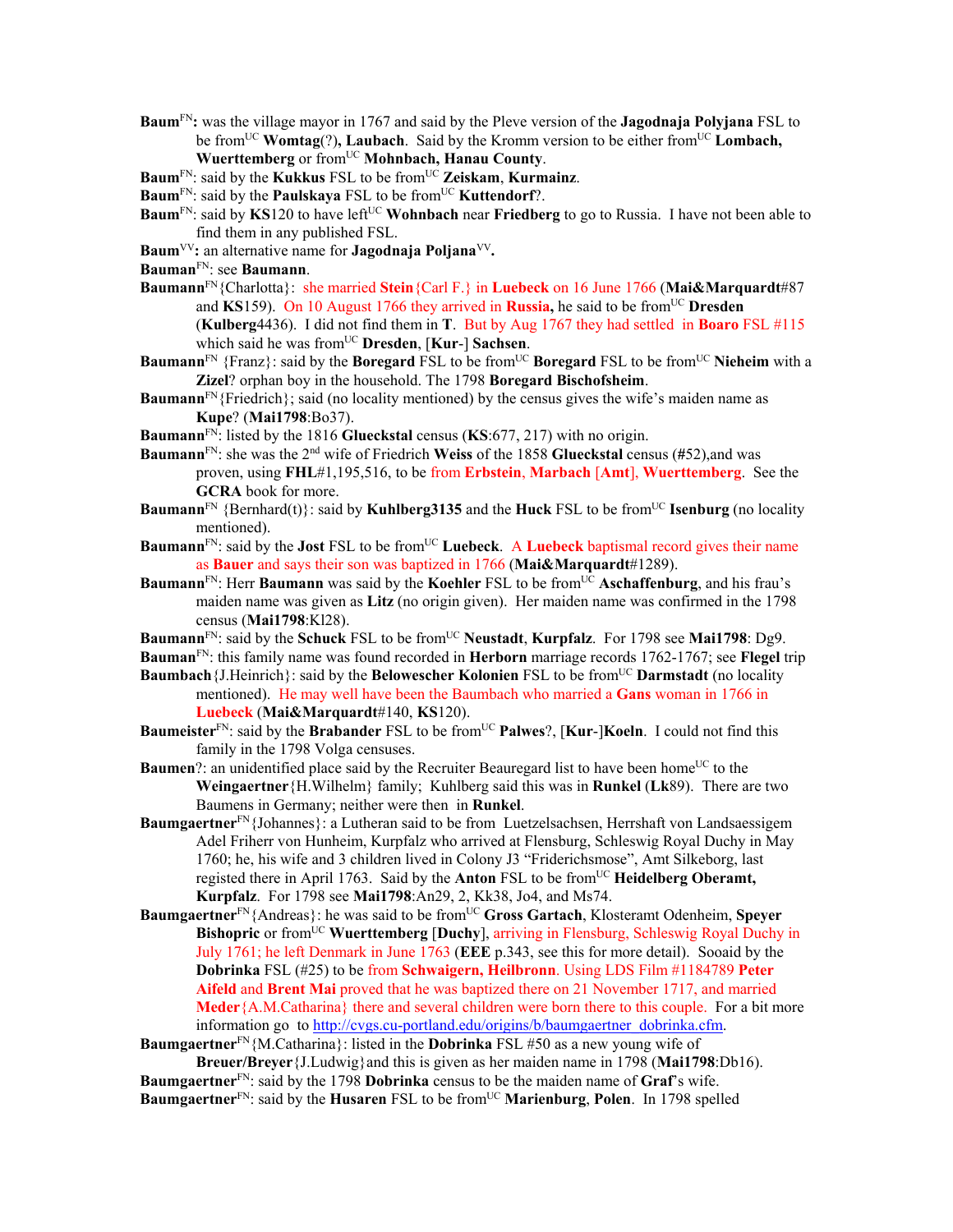**Baumgardt** (**Mai1798**:Hn17).

**Baumgaertner** FN: **KS**120 said someone of this name went to **Vollmer**. I could find no other evidence of this.

**Baumgardt/Baumgaertnert**<sup>FN</sup>{Johannes}: a Lutheran said to be from<sup>UC</sup> Luetzelsachsen, Hersschaft von Landsaessigem Adel Freiherr von Hundheim arriving at **Fridericia, Juetland Royal Province** in May 1760; he, his wife and 3 children were last recorded in Colony J3 "Friderichsmose", Amt Silkeborg in April 1763 (**EEE** p.343-344, see this for more detail). There was a single man of this name recorded in the **Anton** FSL #54 said to be from<sup>UC</sup> **Trarbach**. Unable to find him in the 1798 Volga censuses. [I very much doubt that the man in **Denmark** was the man in **Anton –** they had different marriage situations and their indicated home grounds were very far apart and in different countries – ed./

- **Baumgardt**{Christoph+w+2c): **Kulberg**30 said they were Catholic from<sup>UC</sup> **Danzig**. I did not find them in **T** or in any published FSL.
- **Baumgardt**<sup>FN</sup>: said by the **Stahl-am-Tarlyk** FSL to be from<sup>UC</sup> Neu-Muenster, Holstein<sup>[</sup>-Gottorp] **Duchy**]. I could not find members of this family in **Mai1798**.
- **Baumgardt**FN: also see **Baumgaertner**.
- **Baumgart**<sup>FN</sup>: said by the **Stahl-am-Karaman** FSL to be from<sup>UC</sup> Lipany, Prussia.
- **Baumgarten**{Ernfried}: said by Recruiter Beauregard's list to have come fromUC **Onshewald**? (**Lk**15). Spelled {Erenfried} in 1767 (**T**2306-2307). So far I have not found this couple associated with an colony.
- **Baumhemel**{Cath.Barbara}: she married **Patz**{Christian} on 28 May 1765 in **Rosslau**
- (**Mai&Marquardt**#849, **KS**120). Not found in **Kulberg**, **T**, any published FSL, or **Mai1798**. **Baumung**: filed above with **Barmuth**.
- **Baur**: is **Bauer**.
- **Bauriedel**<sup>FN</sup>: said by the **Katharinenstadt** FSL to be from<sup>UC</sup> **Frankfurt-am-Main** with a Wilk wife fromUC **Hamburg**.
- **Bauschneck**FN: said by the **Goebel** FSL to be fromUC **Nadelgerheim**(?), **Kurpfalz**. Later spelled **Bauschwein** (**Mai1798**:Gb73).
- **Bauschwein**FN: see **Bauschneck**.
- **Bauser**FN: see **Baessler** and **Bausert**.
- **Bausert**<sup>FN</sup>: said by the **Seelmann** FSL to be from<sup>UC</sup> **Waltenheim**, **Lothringen**[sic?]. Probably spelled **Bauser** in 1798 (**Mai1798**:Hz20)?
- **Bauss**<sup>FN</sup>: said by the **Doenhof** FSL to be from<sup>UC</sup> **Erbach** (no locality mentioned).
- **Baustar**?FN: the **Katharinenstadt** FSL says this stepson was living with a **Leitner** family fromUC **Flingi**(?), **Solms-Braunfels**.
- **Baustin**FN: see **Paustan**.
- **Baute**FN: see **Baude**.
- **Bautenstein**?<sup>GL</sup>: an unidentified place said by the **Boregard** FSL to be home<sup>UC</sup> to the **Heinemann** family. There was a Bartenstein, **Purssia**, some 34 miles SSE of **Kaliningrad** city.
- **Bautzen**GL: see **Budysin**.
- **Bavaria**GS: a Grand Duchy of long standing which in 1777 also took over **Kurpfalz**. This union continued a Grand Duchy until 1806 when it became the Kingdom of Bavaria. In 1871 it was incorporated into the (Prussian) German Empire.
- **Bayer**FN, see **Baer**.
- **Bayerlein** {M.Gertraud}: from<sup>UC</sup> **Baden**, **Switzerland** married in **Woerhd** on 26 April 1766
	- **Braunauer**{Carl Joseph} fromUC **Gelheim** near **Mannheim** (**Mai&Marquardt**#785). **KS**123 suggests **Golheim** may be **Gondelsheim** near **Bruchsal**. I could not find this couple in any published FSL.
- **Bayern**GS: German for **Bavaria**.
- **Bayersdorf**: an unidentified place (there are several such place names in northern **Bavaria**) said by a **Woehrd** ML to be home UC to **Franzel**{M.Dorothea} (**Mai&Marquardt**#797).
- **Bayreuth [Margraviate]**<sup>GS</sup>: this was one of the Brandenburg states (officially **Brandenburg-Bayreuth**) from at least as early as 1603 until 1806 in what is now northeastern **Bavaria**, centered on the city of Bayreuth extending mostly NE to just beyond **Hof** in the N and just beyond **Arzberg** in the E;